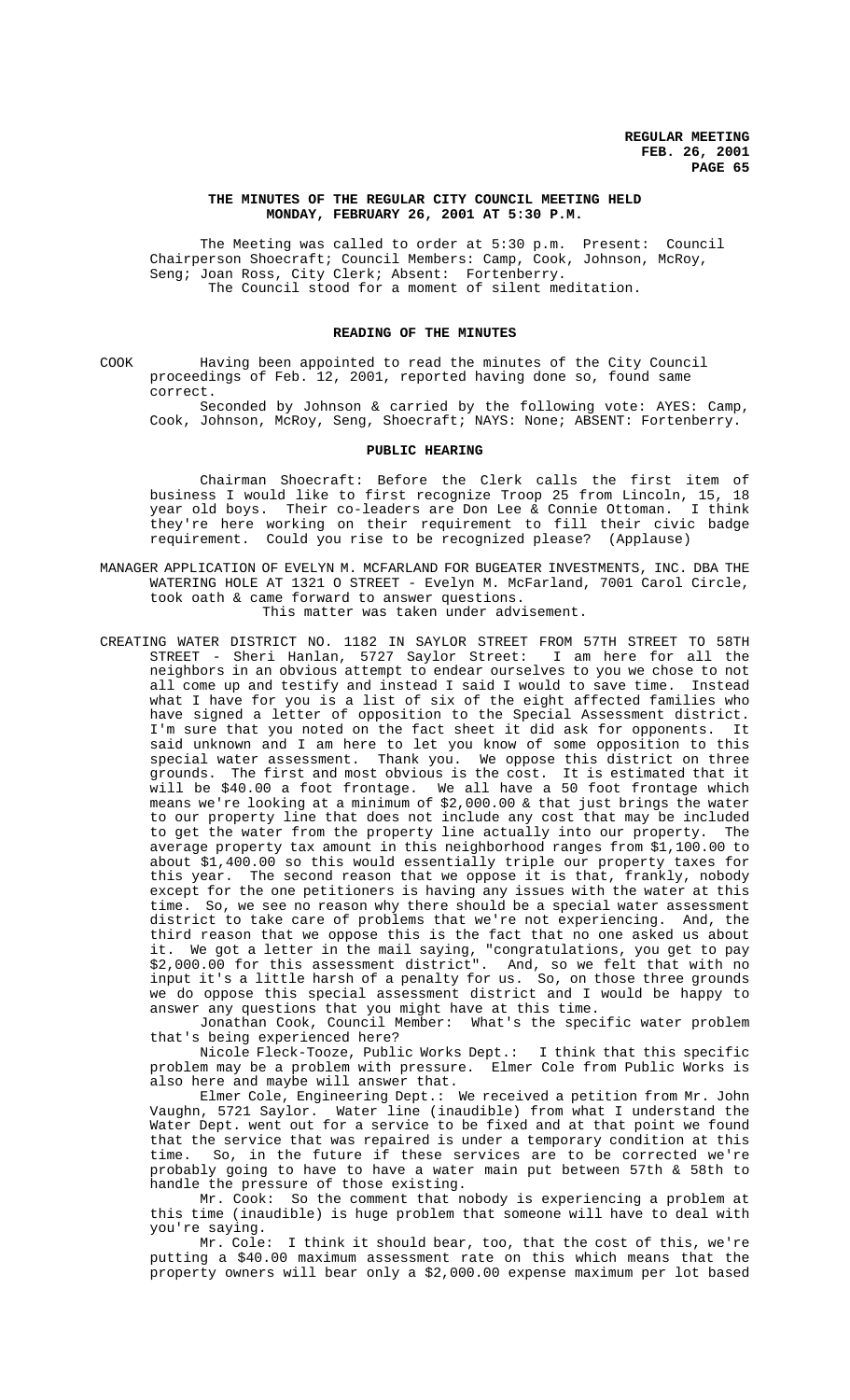upon footage given costs not too far out of line based on where we've been with this in the past. So, we have established a maximum assessment rate which this will be our first water district at that.

Mr. Cook: They have a water main now that needs to be placed.

Mr. Cole: The water mains, again Water Dept. probably should answer this better than I, but from the assessment point of view from what I understand in talking with our Water Dept., services come off from 57th & 58th. We have hydrants at that location. For safety reasons it would be nice to get a water main put between two hydrants for future pressure. The services go into each of those properties are in length of anywhere from 75' to 160'. Some could be galvanized, some could be copper. So, when those services come up for any type of repair costs could be extremely high. OK?

Coleen Seng, Council Member: What happens if we turn this down? What do you do then?

Mr. Cole: It will stay as it is. Services then when the time comes for people to repair them we'll do the best to repair them, but however, the costs to the stop will be at the property owners expense. So, versus the \$40.00 per front foot to give you an idea it could be as high as 4 to 5,000 on today's standards for a plumber.

Ms. Seng: Have these people paid for water line ever before?

Mr. Cole: Have not.

Ms. Seng: Never?

Mr. Cole: The water district did exist to four properties as you can see on my sheet there that I've given you. Those four properties were put in under a water district that was put in in 19 uhh, Water District # 30 in June of 1922. So as it states under our assessment policy we cannot ever assess those properties in the future. They have been assessed once.

Ms. Seng: So, the people that are protesting have never paid for a water district?

Mr. Cole: That is correct. There are no agreements at all. No abutting agreements on this project.

Mr. Shoecraft: Sheri, do you understand the pro's and con's? Do you want to come back up please.

Ms. Hanlan: I believe that this is the third time that there's been a request to assess a special water district in this area for various different reasons. And, most of us who have been in the neighborhood have been there quite some time and we understand the pro's and con's to it. As I mentioned before, with the exception of Mr. Bowen, none of are having or have experienced any difficulties so I guess, therefore, we're not seeing a reason at this point to, to uh, if it ain't broke don't fix it I guess what we're saying and yes we do understand that, yes, it could blow up at some point and then have an issue on our hands.

# This matter was taken under advisement.

CREATING ALLEY PAVING DISTRICT NO. 360 IN THE NORTH/SOUTH ALLEY BETWEEN WORTHINGTON AVE. AND 20TH STREET, FROM SOUTH STREET NORTH APPROXIMATELY 300 FEET - Amy Zlotsky, 6201 Woodstock Avenue: I'm on the Board of Trustees of the South Street Temple and we've requested the Alley Paving District. We just repaved the parking lot this past year and it's across the alley from the Temple, and there's still complaints of difficulty in crossing the alley for some of the older congregates. We also have the Board President who broke here ankle last year in crossing the alley and so we're requesting the Paving District. I brought with me a drawing which shows the, uh brought a drawing showing the 12 block area. The drawing shows the 12 block area and the Temple is in these two blocks and the parking lot is over here so we have to cross the alley. There are also two duplexes owned by a Joy Emry and I have a letter from him in support of the project of the paving and the rest of the lots are single family or duplexes. I also have some photographs showing the alley if people want to look at it and there's some photographs of the garages that access it. I believe that there are two duplexes and then there are 8 single family or other duplexes on it and I think five of those have<br>access to their garages off the alley. So, it's used by a number of access to their garages off the alley. people.

David Rosenbaum, no address given: I'm on the Board of Trustees of the South Street Temple as well. The big problem is the parking lots on one side of the alley and the Temple's on the other side of the alley. So, in the winter we just can't keep it free of ice and we have a number of elderly congregants either with walkers or wheel chairs or canes. They just really have trouble getting to services during the winter. When it's not snowy the alley gets so much traffic that it's always in a bad state of erosion which means there's potholes and loose gravel on it all the time. And, again our, anybody with walking problems, and we have quite a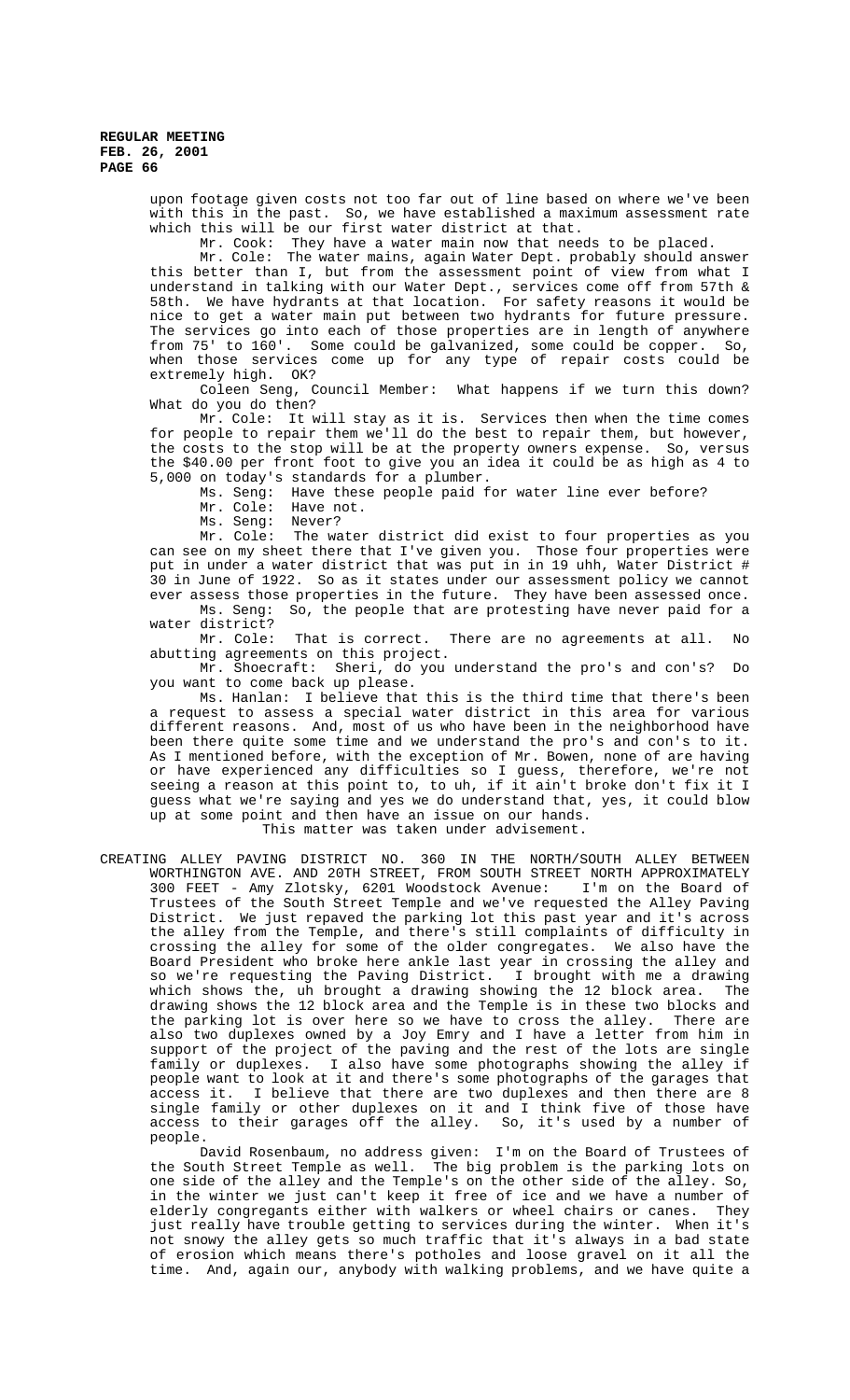few older members, they have a real problem getting from the parking lot across the alley and into the Temple. It also, it's perpetually, get any rain it's like a giant mud hole and so we have terrible problems trying to keep our facilities clean with kids coming in for Sunday School tracking dirt on everything else. So, the alley has been quite a problem for us. We took care of our parking lot, but now we need to address the alley issue. I think that covers it.

Dana Spevak, 2045 S. 20th Street: I have talked to all of the homeowners in the area regarding this and as it looks now we've got six homeowners that are against this and two property owners that are for this. This is really a pedestrian issue. It's not an alley issue. This could be easily taken care of by adjoining the parking lot to the existing sidewalk on South Street. I'd also like to point out that the parking lot is joined by pavement to the paved parking lot on , er to the paved sidewalk on the Worthington side. and then off on up the south side of the street. So, if you have a problem getting across the alley there is a longer way around. If you don't want to take the longer way around, I believe that this issue could be taken care by just simply paving between the parking lot and the existing sidwalk. The other homeowners have a few issues. We've got a lot of kids in the neighborhood and they (inaudible) higher traffic thru this alley. We've also had numerous vehicle break-ins on the alley side, mostly the duplexes and then also my neighbor has had their vehicles broken into even though it's well lit, and I believe that the paving will make it a quieter access to those vehicles, probably increase the likelihood of a break in again. I did call Elmer Cole, I talked to him about the issue and he pointed out it would be nice to get more vehicles off the street, but in this instance it will not remove anymore vehicles from the street that people that park behind, (inaudible) park behind those that park on the street will not. Those individuals that do have garage access, 3 of the 6, (inaudible) the two people back there for it, that would be the duplexes, the remaining three of the six don't use the alley at all. We don't park back there and our garages don't front the alley. The other issue I had was the East West alley to the north is in such disrepair we can't tell that it's paved which would be a drainage issue later down the line from what I understand from talking to Elmer. We believe it wouldn't take long before this alley also deteriorates since it's not (inaudible). And, quite frankly we can't afford it. I personally can't afford it and the neighbors that I've talked to (inaudible) the monthly house payment.

Jon Camp, Council Member: I'm not sure if you have the answer, but do we know of the lineal footage along here of how much is owned by those who are opposed to it versus those in favor?

Ms. Spevak: Well, what we're looking at is six homeowners and two landowners, 50/50.

Mr. Camp: Maybe Nicole needs to address this, er, I believe I was involved in an alley and I think it's measured a certain way on an area of land or something. Is that correct?

Ms. Fleck-Tooze: That's correct. Is this on? If this will show up. As I understand it the petitioner includes these four lots and has been supported by these two and those at the southside and on the west are in favor about 50/50. The petition that would be required would have to be greater than 50%.

Mr. Camp: Does that equal exactly 50/50 currently as the pro ...

Ms. Fleck-Tooze: Currently I believe that it does.

Ms. Spevak: I think it's important to point out that the people that are for it do not live on the property. The people that live on it, the homeowners, are against it.

Mr. Camp: Nicole, I have an interesting question, that is, is there such a thing as paving a third or half of the alley, say going from one street midpoint?

Ms. Fleck-Tooze: I'll count on Elmer to correct me if I'm wrong, but I believe that the only way that you could do that would be by Executive Order for a single portion of that alley way. Is that right?

Mr. Cole: Nicole is correct with that assumption, however, we have in the past paved half an alley based on the petitions that come forward by the petitioners and those that are in favor. We don't make a habit of that from the standpoint of grade. We have an existing alley to the north. We have a place to match for drainage which we feel pretty comfortable that we can, however, by the time we do our grade study we'd determine that. Another issue was the garages in the past that are existing, they were worried about the floors there I might bring up, we would check our elevations to that before proceeding with it, of course, but technically speaking, no. We'd rather not proceed with half an alley. We'd rather go with the full alley. Another alternative would possibly be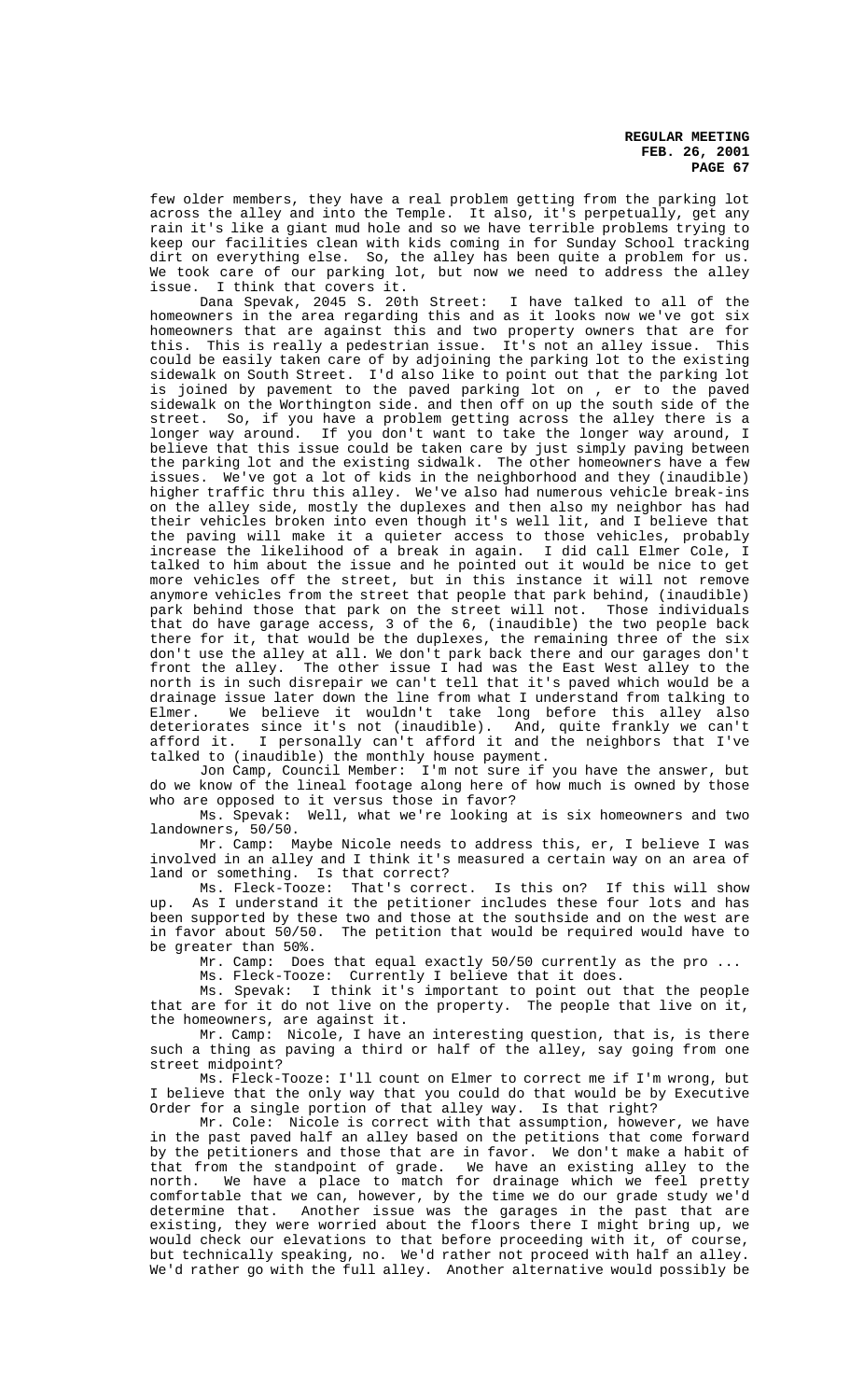an Executive Order based on the alley itself if they want to proceed that route. The South Street Temple could proceed to the Mayor's office based on an Executive Order.

Mr. Cook: I wanted to ask someone from the Temple. Do you need any access to the north through this alley primarily the connection to the parking and access onto South Street?

Mr. Rosenbaum: Exactly, we don't need north access. And, when we had our parking lot paved last year we tried to just pave just that part of the alley that fronted on our parking lot and you see the problem we<br>ran into. We have no problem in principle with getting some kind of We have no problem in principle with getting some kind of Executive Order if that's your preference. We don't know what those costs are relative to this.

Mr. Cook: So, there just was some (inaudible) wise you're saying? Mr. Rosenbaum: Yes, right.

Mr. Cook: Your not opposed to going that route?

Mr. Rosenbaum: Not at all.

Mr. Cook: I mean you went, I mean obviously you could chose to pave the entire alley if you wanted to be generous to your neighbors. So, the reason, though, that you went with this assessment district was just to get it done, basically, not to, not because you wanted to spread out the cost somehow for areas you weren't needing.

Mr. Rosenbaum: Right.

Ms. Seng: Have we ever used, I can't ask you that, I need to ask<br>Staff. Have we ever used CDBG dollars on alleys? I know we don't Have we ever used CDBG dollars on alleys? I know we don't usually.

Mr. Cole: The question was what again, I'm sorry.

Mr. Seng: Have we used CDBG dollars on alleys?

Mr. Cole: Urban Development will not allow us to do that. It's my understanding it's only on Paving Units and Paving Districts.

Ms. Seng: Yeah, OK.

Mr. Shoecraft: What about 26th Street, the alley behind there?

Mr. Cole: Uh, 26th and .......?

Ms. Seng: Well, just south of O Street. Last year, remember?

Mr. Shoecraft: I thought we did.

Mr. Cole: CDBG? I'd have to check. I can check and let you know, but in talking with Urban Development they told me no based on that.

Mr. Cook: So clarification here, if this paving district were to go forward who maintains it when potholes develop down the road?

Mr. Cole: That's a big subject with our potholers, no doubt but, technically speaking to answer that the City Maintenance Dept. would maintain it, however, we do not plow alleys. It would probably be placed on a list. I would refer that, possibly, to our Maintenance Division to let them comment on it, but habit wise we don't go in and tear out an alley and replace it. Well, it can be repaired. We may approach it under a repavement district. We could which would be assessible to the property owner in the future yes. W maintain not to do that if we can help it. usually we patch it.

Mr. Cook: If this were paved by the Temple, just the portion by the parking lot, what would the (inaudible) same thing?

Mr. Cole: Same thing. You're looking at the grading of that alley. They could approach us with a grading and graving district in which the property owners pay just for the materials used and the City will then come in and blade that rock or gravel back in which is substantially lower. However, I think we must look at as a temporary relief.

Mr. Cook: Based on what I've heard here today is that if we find some way of paving the alley next to their parking lot and if that can be done (inaudible) fine, if there's some other method that we need to (inaudible). It doesn't sound like it makes sense to assess them along the way if there isn't a complaint from neighbors down the alley and if the Temple doesn't need that access.

Mr. Cole: It's a viable option. We could look at it going that route.

Mr. Cook: We don't have to vote on this until next week anyway so we can maybe find out what the Executive Order process is.

Mr. Cole:  $I'11$  look into that connection.<br>Mr. Cook:  $I'd$  have one question. If we,

I'd have one question. If we, I brought up the idea of half the alley, but I can also appreciate that perhaps the congregants who are coming to services or what have you might be using, say we paved that portion where you paved because you'll be paying for it, but the portion between the Temple and the lot are people going to come from the other end and as a result if it's not paved on that part are we going to be causing problems for everybody. I guess maybe they're coming that way now anyway. I don't know if that would aggravate the situation or not? I raise that both from a construction standpoint as well as practicality.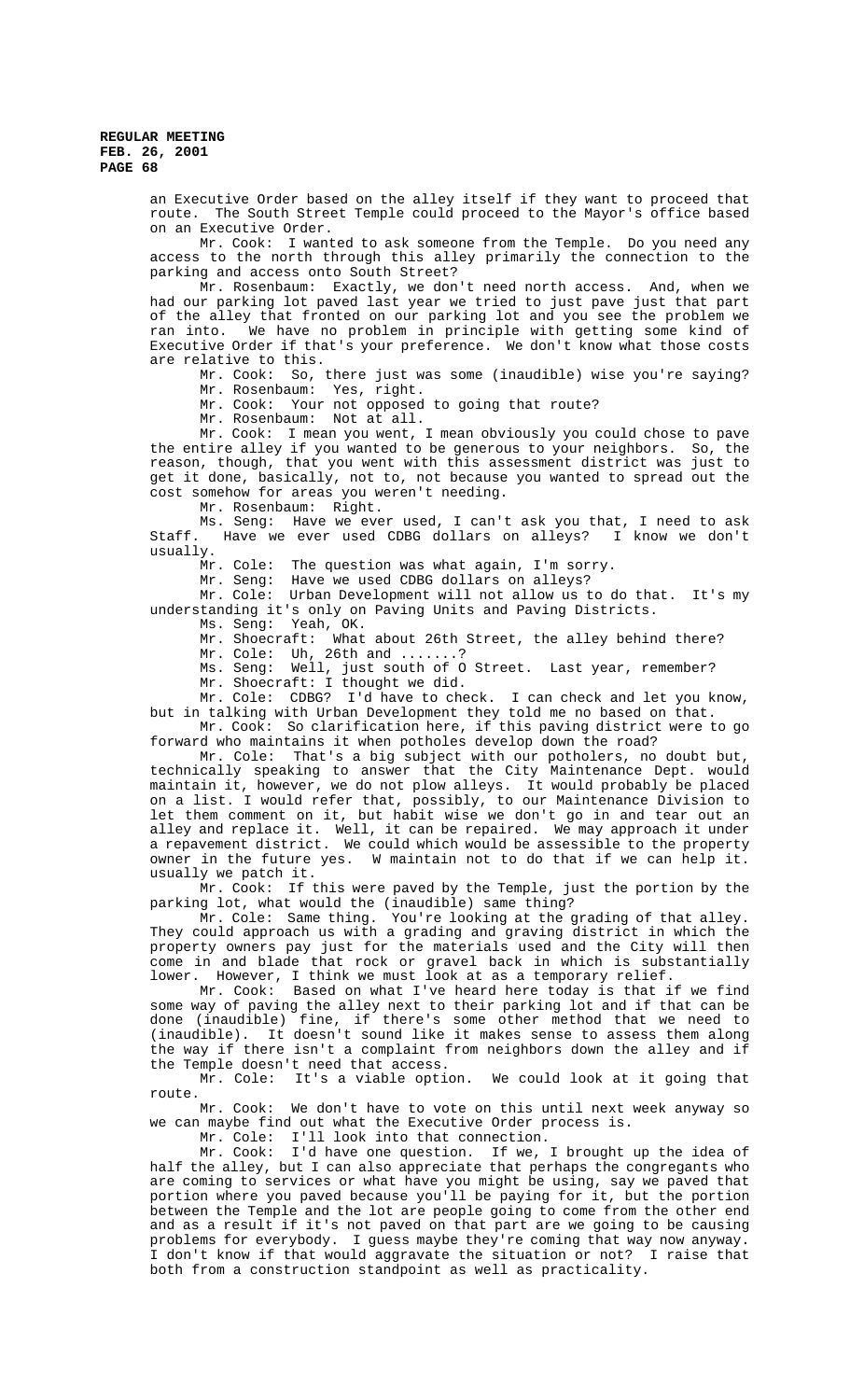Mr. Cole: I would refer that as far as ingress and egress through that alley way to a Law Dept. question based on if there's a one way that we have to use going in and out. Based on the congregation itself we'll have to lt them answer that, but I don't know what our pattern of traffic is for our one-ways outside of the downtown area.

Mr. Rosenbaum: There's no north access so that entrance to the Temple is either from the south side, to that parking lot it's either from the south side or from the west side. So, I doubt that, on a rare occasion people exit to the north. I've never seen anyone enter from the north and I doubt that paving would have any reason to change that at all.

Mr. Cook: One last question then. Forgive me for asking, but is there because of the interest by your congregation to have this paved have you had any discussions on possibly working with the other homeowners to perhaps provide a little financial relief to them or?

Mr. Rosenbaum: In principle, in theory we would like to do that, but we ran, as Treasurer I know, we have a \$21,000 deficit in our budget and \$105,000 budget and we're about \$21,000 deficit. So, we're running tight all the time. We pretty much eke it out every year and we're not even exactly sure how we'll cover our share of doing it in this way where the City, in effect, is financing it and we're paying it over time. We'll have to do it, but I don't think we're in a position to provide financial relief to anyone else.

This matter was taken under advisement.

Mr. Shoecraft: Madam Clerk, they request a five minute break to fix the mike situation because the viewing public at home cannot hear us.

#### **\*\*\*TOOK BREAK 6:05 p.m.\*\*\* \*\*\*RECONVENED 6:13 P.M.\*\*\***

APPROVING A LEASE AGREEMENT BETWEEN THE CITY AND QWEST WIRELESS L.L.C. TO CO-LOCATE TELECOMMUNICATION ANTENNAS ON THE TOWER BEING CONSTRUCTED AT STAR CITY SHORES AT 27TH AND HIGHWAY 2;

APPROVING A LEASE AGREEMENT BETWEEN THE CITY AND QWEST WIRELESS L.L.C. TO LOCATE TELECOMMUNICATION ANTENNAS ON THE CARRIAGE PARK GARAGE AT 1128 L. STREET - Jill Bazell, Real Estate Consultant for Qwest Wireless, 910 N. 43rd Ave., Omaha, NE: I'm here today to get approval for two leases that we've been working with the City of Lincoln to co-locate our wireless facilities on. Both of these sites are preferred under the Lincoln Wireless ordinance to co-locate on this property. I can explain more if you guys have any questions. We've gone through all the process. The urban design is approved. At both of these locations we've worked with the City Attorney on an acceptable lease.

#### This matter was taken under advisement.

CHANGE OF ZONE 3272 - APPLICATION OF HARTLAND HOMES, INC. AND HAMPTON ENTERPRISES FOR A CHANGE FROM AG AGRICULTURAL TO R-3 RESIDENTIAL, ON PROPERTY GENERALLY LOCATED NORTH OF OLD CHENEY ROAD AND WEST OF 84TH STREET;

CHANGE OF ZONE 3288 - AMENDING SECTION 27.63.590, TEMPORARY STORAGE OF

- CONSTRUCTION EQUIPMENT AND MATERIALS, TO ALLOW THE PERMIT TO BE GRANTED ON LOTS LESS THAN 10 ACRES AND TO REMOVE THE TIME LIMIT;
- SPECIAL PERMIT 1313A APPLICATION OF HAMPTON ENTERPRISES TO EXTEND THE TIME PERIOD AND REDUCE THE AREA OF A SPECIAL PERMIT FOR TEMPORARY STORAGE OF CONSTRUCTION EQUIPMENT AND MATERIALS ON PROPERTY GENERALLY LOCATED AT APPROXIMATELY 84TH STREET AND GLYNOAKS DRIVE;
- SPECIAL PERMIT 1876 APPLICATION OF HARTLAND HOMES, INC. TO CONSTRUCT AN EARLY CHILDHOOD CARE FACILITY FOR 110 CHILDREN, WAIVING THE REQUIRED ACCESS ON AN ARTERIAL STREET, AND ALLOWING THE REQUIRED BUILDING ELEVATION TO BE PROVIDED AT THE TIME OF THE BUILDING PERMIT, ON PROPERTY GENERALLY LOCATED WEST OF 84TH STREET AND NORTH OF OLD CHENEY ROAD;
- ACCEPTING AND APPROVING THE PRELIMINARY PLAT OF HARTLAND HOMES EAST 1ST ADDITION FOR 136 LOTS AND ONE OUTLOT, WITH WAIVERS TO THE REQUIREMENTS OF BLOCK LENGTH, LOT DEPTH ABUTTING A MAJOR STREET AND STREET APPROACH PLATFORMS, ON PROPERTY GENERALLY LOCATED WEST OF 84TH STREET AND NORTH OF OLD CHENEY ROAD - Lyle Loth, ESP Engineers: Here on behalf of Duane Hartland, Hartland Homes who's also here with me this evening as well as Brian Brian Carstens did the work on the Special Permit for the child care facility which is also a part of this project. We don't have a real formal presentation this evening. We've been working quite diligently with the Planning and Public Works Staff over the past several months. And, we have received a conditional recommendation of approval from the Planning Commission. We have addressed all of the conditions and we believe we're in a position to get your approval and so that we can move forward with the project. I'd entertain any questions that you might have at this time? Duane do you have any comments? Nope.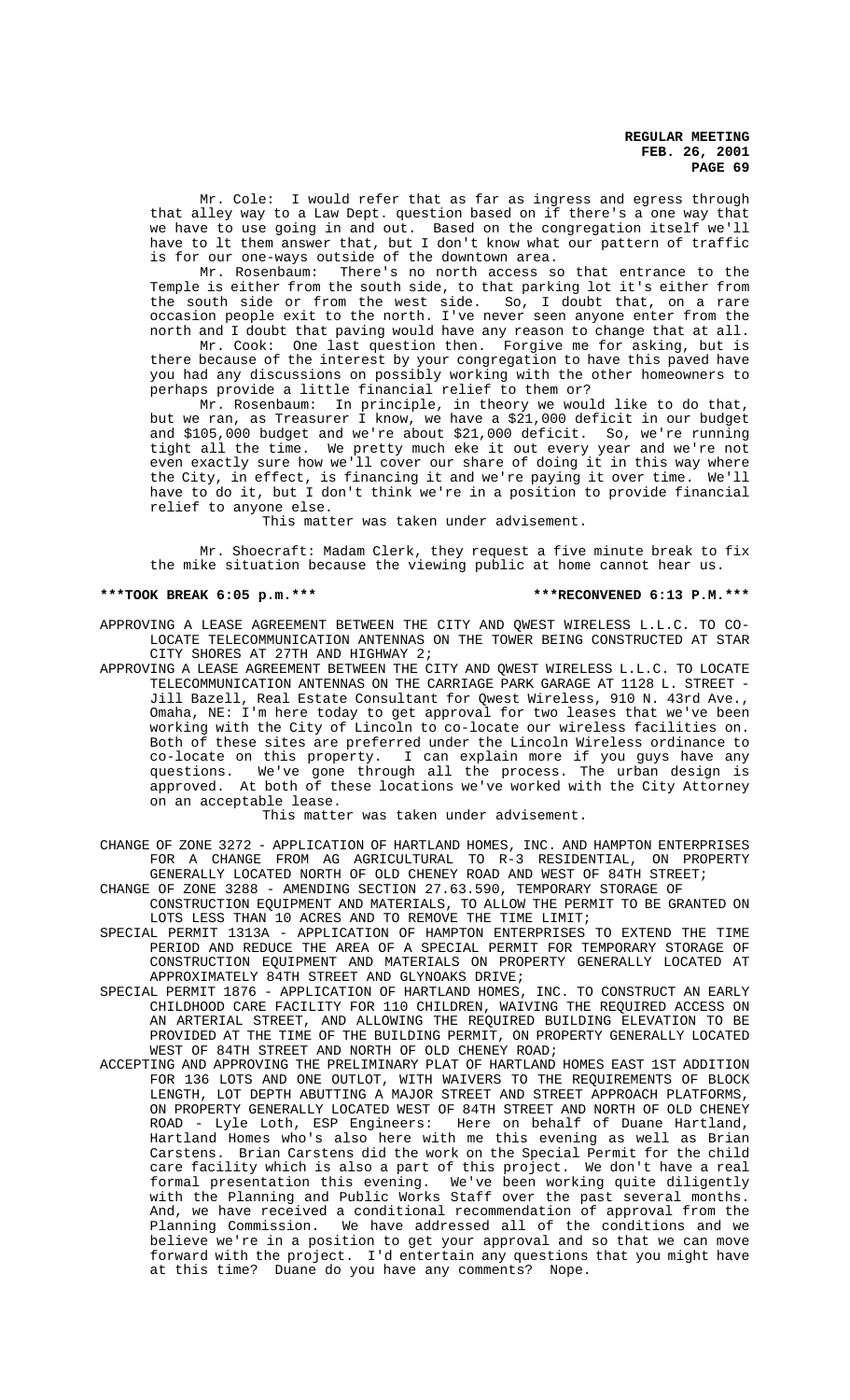Steve Henrichsen, Planning Dept.: I thought I would just very briefly explain the two amendments that had been forwarded to you. Both of these amendments actually apply to the portion of the items that is the Hampton Enterprises Special Permit for a temporary construction, er temporary storage construction for materials and equipment. Both these amendments I did have a chance to talk with Joe Hampton and Brian Carsten about this afternoon and they were fine with both the amendments. Both of them are just to clarify some minor items in terms of the lot area and to have a more specific time frame rather than a open ended limited time frame. So, the amendments would set, they could be a period of 15 years with a five year extension and this was acceptable to Hampton Enterprises.

Mr. Cook: Ok, since 15 years though is essentially a replacement for the 10 year limit that was previously ...

Mr. Henrichsen: That is correct.

Mr. Cook: (inaudible) explanation as to why you could just eliminate this time limit altogether you've decided to put it back, what, because there's a fear to put in a time limit or ...

Mr. Henrichsen: No, I think it was to try to get a little clarity rather than just having it open ended. Limited to that was 50 years limited compared to a 100. Wasn't really meant to be one year to try to give some type of an idea in terms of the time frame. Hampton Enterprises has been in their site over 10 years. It's been operating, pretty much as I understand, without complaint. And, I think they're looking to cease probably in the near term.

Mr. Cook: They're the only Special Permit holder of this kind?

Mr. Henrichsen: That is correct.

Mr. Cook: (inaudible) change this text at all or they could go in for administrative extensions or one year each year for the next three or four years and just cover it that way couldn't they?

Mr. Henrichsen: Well, the reason the amendment was necessary is because they fall less than 10 acres.

Mr. Cook: Oh, less than 10 acres.

Mr. Henrichsen: That's right, so ...

Mr. Cook: That's the other thing then, it was being made waiveable so that we could reduce it to any size and now you've decided to limit it to seven so we're just special casing this to bump it just a little lower than what they need?<br>Mr. Henrichsen:

Basically, the concern of Building & Safety was that there are some acreage subdivisions that are zoned AG because the acreage subdivision was developed more than 20 years ago when AG zoning allowed one acre lot size. And, their concern was that this really should be kept to large properties like the Hampton Enterprises and not to the very typical 3 to 5 acre lot size. And, so that's why the 7 was picked is<br>to try to give some measure of protection to acre subdivisions which to give some measure of protection to acre subdivisions which typically have 3 to 5 acre lots.

June Simpson, 84th Street: I have a concern only and that is that I'm wondering about the residential whether it might be in the flood plain, because I'm not really sure where this is. I have general idea, but the Hampton property is quite low and is there flood plain there and if so isn't that affected as far as residential?

Mr. Henrichsen: I don't see the hand held microphone, but I'll point out on the map here, yes this property is adjacent to Antelope Creek and the Antelope Creek flood plain. The residential lots as proposed, generally most of those lots will remain outside of the flood plain. They are at a higher elevation. The property that is occupied by Hampton Enterprises which is in the location immediately west of 84th Street, that property is in the flood plain and as that property, once the temporary construction site is removed he will come forward at a future date with a plat for that property and will address the flood plain impact at that time. But, the Preliminary Plat as proposed does comply with all of our flood plain standards currently.

Mr. Shoecraft: Someone want to move the amendments?

Ms. Seng: So moved. I move it on both of them.

Seconded by Johnson & carried by the following vote: AYES: Camp, Cook, Johnson, McRoy, Seng, Shoecraft; NAYS: None; ABSENT: Fortenberry.

ADOPTING THE SUPPLEMENTS TO THE LINCOLN MUNICIPAL CODE DATED JUNE, 1999; DECEMBER, 1999; JUNE, 2000; AND DECEMBER 2000, AS PART OF THE OFFICIAL LINCOLN MUNICIPAL CODE - Mr. Cook: I have a question for Dana Roper. I assume that every ordinance we pass updates the Lincoln Municipal Code goes into affect (inaudible) days to pass it...

Dana Roper, City Attorney: Fifteen.

Mr. Cook: Why do we need to pass a special order adopting supplements to the code?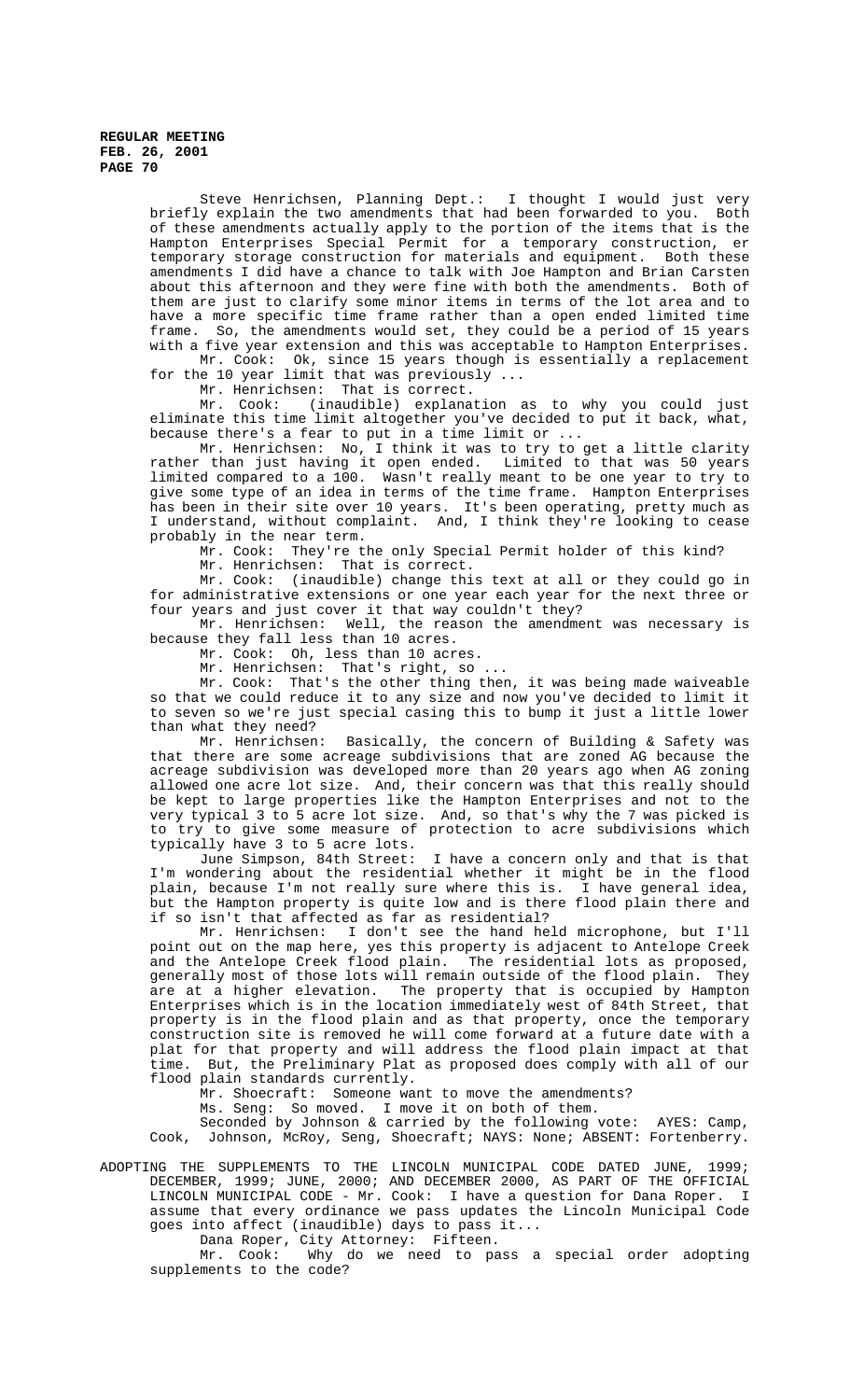Mr. Roper: This is when those ordinances that you passed become codified and at that time (inaudible)there may be typos or other things that have been picked up. The super official version, if you will, that you're adopting ...

Mr. Cook: It has no meaning as far as law enforcement.

Mr. Roper: The laws that you've passed are in effect 15 days after passage and publication and this is merely codifying and cleaning up if there's any typos in there a comma, or printing mistakes or any of those kinds of things this merely clarifies that.

Mr. Cook: Is it always done at this type of interval. I mean this goes back to June of ...

Mr. Roper: This, we'd normally do it sooner than that and we will probably do them yearly.

Mr. Cook: Even though we get paper copies periodically (inaudible) the code that is on line that the public looks at is updated as quickly as you can after we pass ordinances. Is that correct?

Mr. Roper: Correct.<br>Mr. Cook: That's t That's the one that I refer to. I'm assuming that there's generally not too many changes made.

Mr. Roper: No, no. This is probably more formality than anything. Mr. Cook: Thank you.

This matter was taken under advisement.

APPEAL OF ARLON E. AND CORRINE D. BARTELS, DALE AND JENINE M. MEINER, DEANNA MUMGAARD, MARY MUMGAARD, DAVID WATTS, DRENNEN WATTS, M. LAIMONS IESALNIEKS, AND LARRY AND DENISE MAACK, FROM THE PLANNING COMMISSION APPROVAL OF SPECIAL PERMIT 1892 AUTHORIZING QWEST WIRELESS L.L.C. TO CONSTRUCT A 123' TALL PERSONAL WIRELESS FACILITY WITH ASSOCIATED GROUND EQUIPMENT AND A WAIVER OF THE FALL ZONE REQUIREMENT ON PROPERTY GENERALLY LOCATED AT N. 7TH STREET AND FLETCHER AVE. - Sharon Martin, Real Estate Manager of Qwest Wireless, 910 N. 43rd Ave., Omaha, NE: I'm representing Qwest Wireless on this application that went through the Planning Commission. I would like to request a little time beyond the five minutes to explain how it is that we got to be here today would that be alright?

Mr. Shoecraft: How much time do you need?

Ms. Martin: Probably about 15 minutes. Can I do it in 10?

Mr. Shoecraft: If you can wrap it up in less than 10 that would be great.

Ms. Martin: OK, I'll try to do that. This application came to be, it's located along 600 Fletcher.

Mr. Roper: Mr. Chairman,

Mr. Shoecraft: Should the appeal people go first?

Mr. Roper: Exactly. This is not your ball to carry right now. The appeal people, the people who have appealed the decision to grant you the license should go first if that's OK?

Ms. Martin: That's fine. No problem.

Denise Maack, 535 Pennsylvania Ave.: I am here to appeal the cellular tower. There are many people in our area that are more or less acreage people and a lot of them really didn't hear about this until after they'd had the hearing. And, so we called our neighborhood and pretty much advised them of what was happening. I have some pictures. We have so many, we already have three cell towers in like within a half a mile radius which I have pictures to show you from like one of them is from my front door. Another one from 7th and Fletcher which you could see two of them, two cell towers very clearly. Cell tower right here and one right here and there would be one located right here which is Alltel's and what they're wanting to do is locate one right across the street from there. This particular photo is taken from my front door which the cellular tower would be located right here within a very good view. We already have one<br>over here and there's one here and a little bit further down. This is over here and there's one here and a little bit further down. another picture from my front yard. Here is the Alltel tower, the Western Tower. Western Wireless is here and also here, no this is Sprint and this is Western Wireless and they're wanting to locate right here. I understand that the neighbors protested this before when the Alltel tower went in and nothing really was done differently. Alltel, I guess, owned their own property there, therefore they went ahead and put the tower up. There evidently no existing, they cannot use that existing propoerty in order to put a cell tower on Alltel is what they have told me and I don't know whether that's really been research or not. I don't think that they have really researched the wireless, the Western Wireless and I believe that that probably could be a possibility for use. Also, the Sprint, they're all there and I guess we just really feel like we're being over powered with these towers and I'm not sure where the end will be whether we are just going to continue to put them up or whether we can find an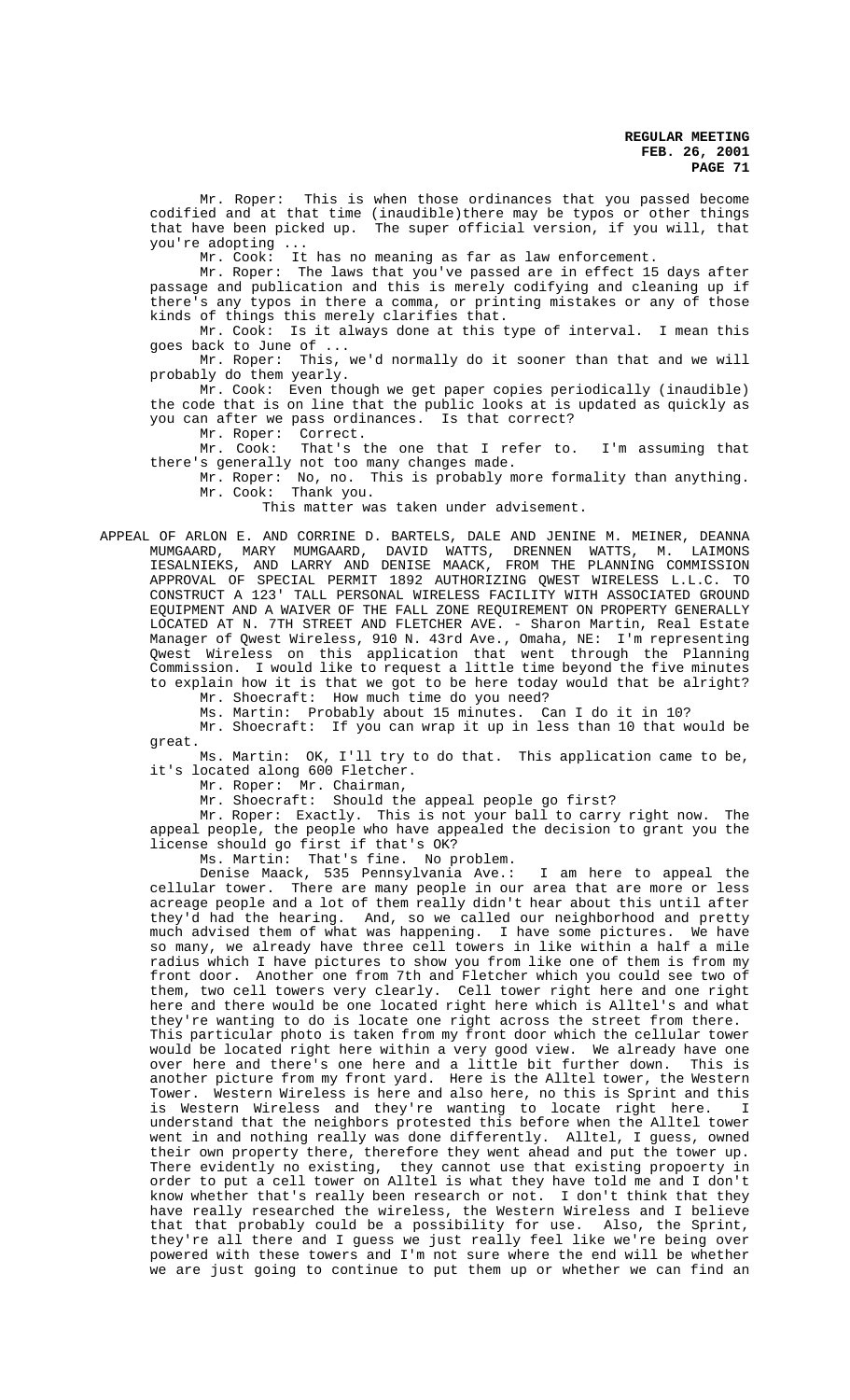> alternative for this and maybe they could make one of these other towers work for what they needed for the existing things that they're wanting to put on there. They have told me, also, that they were planning on putting this tower up, the new tower up and have also room for two or three more competitors to be put on that same tower. Well, why don't they do that now is my question and do it on an already existing tower. We feel like it's visual pollution and the neighbors in the community would really not like to see this cellular tower in addition to the ones we already have.

> June Simpson, 84th Street: I'm interested in this because we were also about to have a tower right behind my house and what happened there, is I believe, and this is what I've heard and I think it's true, Qwest was going to put a tower right behind our house. They had not apparently asked to see if there was room on the tower that's existing there, because apparently someone who was retired from AT&T checked with the owner of the tower at 83rd & Pioneers. That owner said, "Oh yes there is room on this tower", and Qwest then said, "Oh, OK we'll take that". So, I guess the fact that someone has looked to see if there's other room I'm not sure I would believe that. That's what I'm saying. I would definitely want to know for sure they had checked to see if there was room on other towers. The other thing is, my son works with towers in Estes Park at the Rocky Mountain National Park, he deals with this all the time and he said that new technology allows for their antennaes to go on top of buildings, in roof tops, in church towers, etc. And, that they're main goal is usually to build the tower so they can sell that space to other people. So, they're not just needing their antennae, they're wanting to sell this possibility to other providers. So, I think there's a lot here that needs .<br>to be addressed besides just saying, yes, we need a tower here. Also, I understand that according to people in the antennae field that before long all of this will be done via satellite. So, here we are going to have a bunch of ugly towers and before long we probably won't need them at all and these people are going to have to live with them and allow Qwest and other to make money off of them at their expense that visual pollution.

Mr. Shoecraft: Staff now. Set forth you findings of your recommendation for denial, please.

Jennifer Dam, Planning Dept.: There were a variety of findings primarily on page 11 of the fact sheet that Item No. 22, Section 27.68.100B of our ordinance states that an application to construct new towers may be denied if the applicant has not shown by substantial evidence that it has made a good faith effort to mount the facilities on an existing structure and or tower. Number 21 classifies this area as a sensitive location being predominately residential and along an entryway corridor. And Item No. 23 points out that Section 27.68.100C of the ordinance states that locations and sensitive location sites shall be considered only if the applicant provides evidence showing what good faith efforts and measures were taken to secure a preferred location site or limited preference site within a half a mile. And, two demonstrates with Engineering evidence why such preferred location site or limited preference site was not technicologically, legally, or economically feasible. We don't feel that those have been met to date.

Mr. Camp: Jennifer while you're here, June had brought up about the co-location and maybe when the Qwest people are forward too, I need to ask them about the utilization of those other three towers. Do you know if that's been pursued or is that more appropriate for those individuals?

Ms. Dam: I can answer some of those questions. They did originally receive an Administrative Permit to co-locate on the Alltel site which is immediately south of the proposed site. The stipulation or condition of that proposal was to show that the tower was capable of handling, structurally capable of handling their equipment as well. It turns out it was not, so they began to look at another site in the area. I spelled out<br>in the Staff report some of the conversations I've had with<br>representatives from Western Wireless. They had spoken with in the Some of the Conversations I've had with<br>some of the conversations I've had with representatives from Western Wireless. They had spoken with representatives of Western Wireless. The last that I heard they cancelled any site visits with Western Wireless and indicated that they were not interested in that site. That's my understanding at this point.

Sharon Martin, Qwest Wireless: Just to kind of give you a little more background about what's gone on with this site. We had originally, when we designed our whole network within Nebraska and especially within Lincoln, this site was chosen to cover north Lincoln specifically because we wanted to co-locate with Alltel. That was the location that would give us the most optimum coverage and still maximize the zoning standards of co-location. We applied for co-location both with Alltel and with the Planning Dept. We received an Administrative Permit allowing us to colocate with Alltel. We also received permission from Alltel to co-locate. At that time we hadn't been advised that AT&T was already granted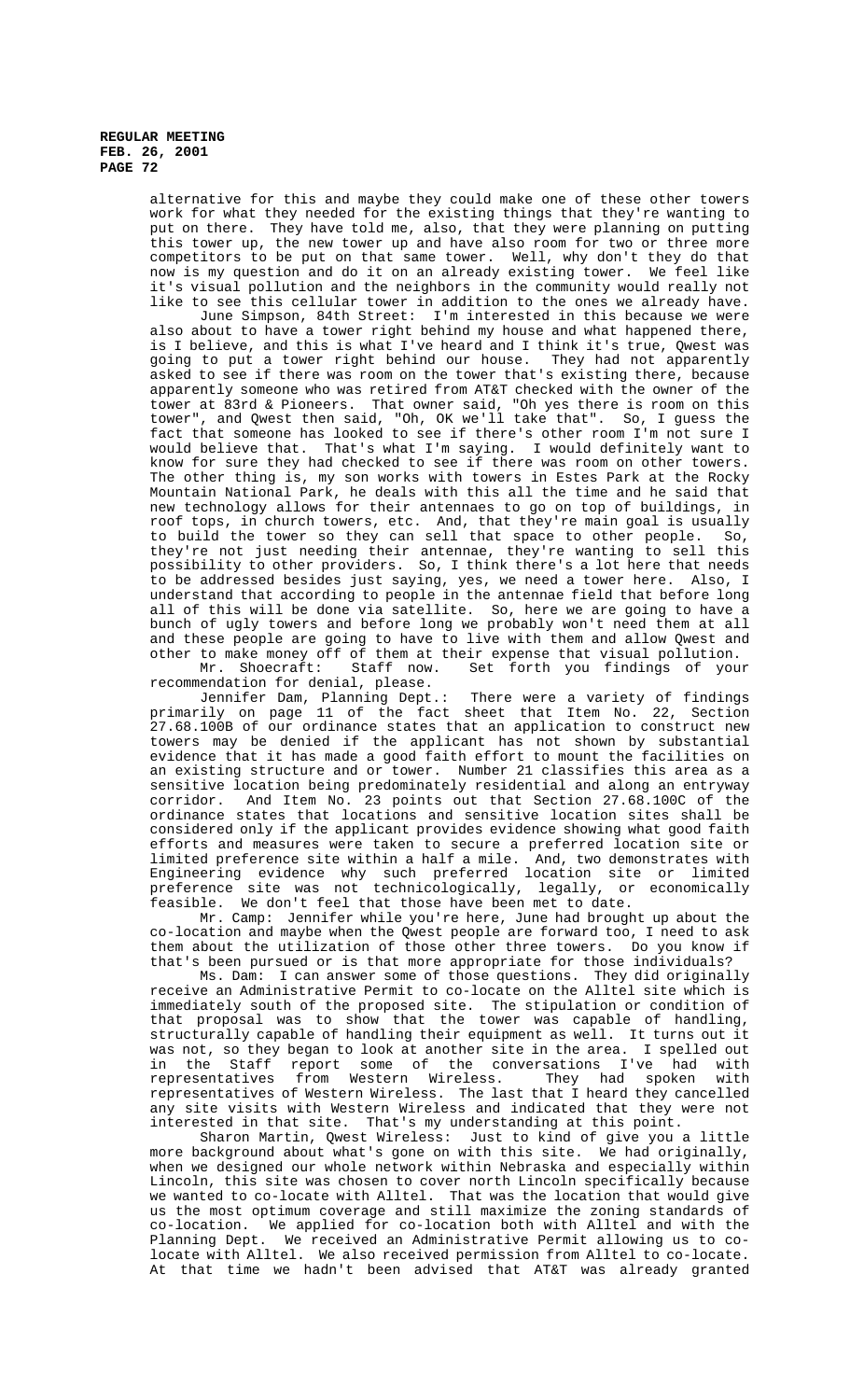permission to co-locate as well. When we went out to do our second structural to make sure that it would, by structural I mean meet the Building & Safety ordinance that the tower not move more than one degree in 100 mile an hour winds. That's one of the regulators that's put on us at Building & Safety before we can pull a building permit. When we ran the structural analysis of the Alltel with AT&T equipment on that pole it failed as it stands today. It does not meet that requirement with AT&T on there. We hired a second structural company to come in and verify the initial findings and they were found to be true by two separate structural engineers. We've looked at Western Wireless and we have looked at Sprint. Both of those poles do not work from a technical perspective which is part of what Jennifer Dam has been talking about. This is a map of the area in question. The site in red is approximately where the Western Wireless question. The site in red is approximately where the Western Wireless tower is. The site in blue is where the Sprint tower is. The yellow site is Alltel and the green is where Qwest is proposing a location to go. have overlays that I could also pass out to you that explained what the coverage issues are and I also have Dave Smith our Senior RF Engineer that can explain the coverage. This is what the coverage would look like if we were to co-locate with Western Wireless. The only reason we made application with Western Wireless to begin with was in order to move our application from the Planning Department to Planning Commission. It was determined by Planning Staff that we had to apply with Western Wireless. We explained at the beginning that it did not work from a technical

perspective. We were told that we had to apply to co-locate anyway. So, it was something we did to move the application from the Planing Staff to the Planning Commission. This is the coverage objective which would have been the same on the Alltel site or their proposed site where we're looking at. And, the important area here is down 180 on the entryway corridor to cover that similar to what Alltel is providing coverage in that area. Regarding some of the questions that were brought up earlier as far as these poles we do post a performance bond for each and every site that we have to build. In the event that we're no longer going to use that site that performance bond insures that we remove that, all of our equipment and restore the site to the way it is today. So that's something of a mute point. We never abandon a pole and leave it to rust and be an eyesore in the area. Another issue I wanted to mention, the Sprint site doesn't work because it's 70 feet tall. We're trying to Sprint site doesn't work because it's 70 feet tall. topographically cover something that is way too short for us to recover and Dave Smith our RF Engineer can speak to that in a moment. From that perspective I also have spoken with most of the neighbors in the area. We had 27 individual neighbors sign a letter of not opposing this site, that they had no opposition. On January 31, a few days after we were approved at Planning Commission, we sent out a letter to all the neighbors in the general vacinity. There's no exact neighborhood association set up as per urban design since this is outside the City limits. We canvased the neighborhood and sent out letters to everyone a few days after we were approved at Planning Commission before this was appealed to City Council to try to meet with them and work out any issues that they did have, because we realized that there were at least a handful of neighbors that did have concerns. We left two different phone numbers if the time set up wasn't convenient for them to call us. Somebody would set up something one on one. We had one person call us. For her we played phone tag and were able to answer her questions about doing some additional landscaping. We held the meeting and no one else came and that was on February 13th. After we held the meeting we went ahead and called each of the neighbors that had concerns in the area to try to address those concerns and we talked to several people about their view and what we could do to try to mitigate some of their concerns. We did have some success with offering some additional landscaping to use the mature trees that are already in the area, put some additional landscaping in there to try to help cover the view from their front door. We did also go out and take some pictures that I can share with you of what's already in the area. What we have done is use computer aided design to show what the area currently looks like from different angles and what it would look like with our equipment placed. This is on 7th Street looking towards Fletcher and you can see here the Alltel tower with the AT&T co-location. This is from that exact same picture. The computerated design has superimposed our pole back here and that is what our pole would look like from that direction. This photograph shows, this is standing on the 14th Street bridge looking Southwest and you can see the ALLTEL tower, this is the Sprint tower the shorter and the Western Wireless tower. This is that same view and over here on the right you can see our equipment superimposed. I have several of these I can go through or I can hand them out for your approval which ever you prefer. I would like to have Dave Smith our Senior RF Engineer,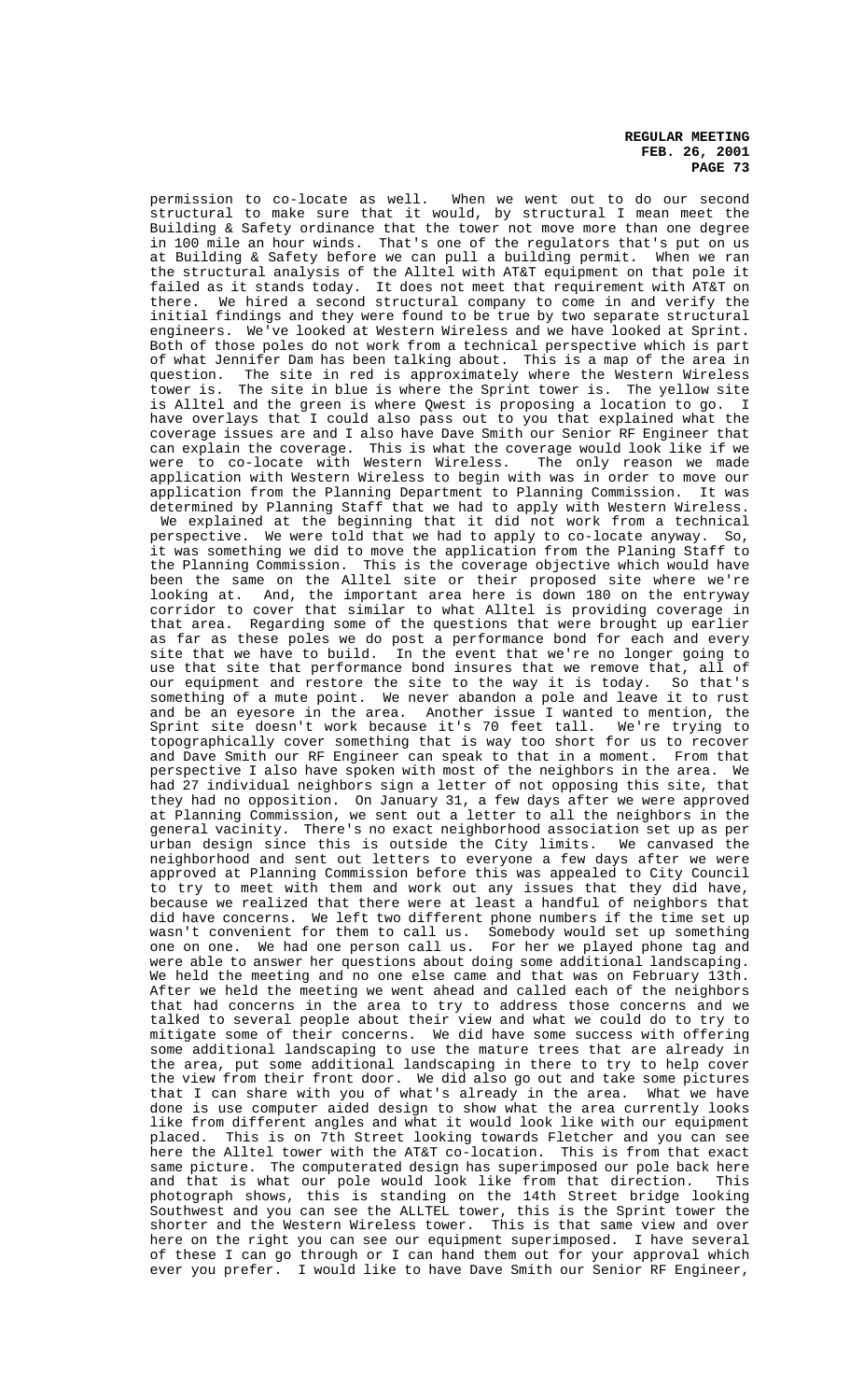> he has 35 years engineering experience, and can really explain the coverage issues better than I can, but I'm here to answer any questions about the neighborhood or the process that's gotten us here.<br>Dave Smith, Senior Engineer for Qwest Wireless: The coverage

> Dave Smith, Senior Engineer for Qwest Wireless: problem and what we're trying to alleviate here is we are trying to cover one corridor here at 180. With the Western Wireless tower we have a hill in this local area right here that blocks the signal. If we were to colocate Western Wireless we would not have our coverage on I-80 which in turn would have to hand-off to our next site down the road. The proposed site would give us the necessary coverage down 180 to hand-off and provide our customers a even, nice, smooth hand-off in communications. 180, 80, and the rest of the corridor on 34. With this hill in the way, that's what creates the problem. Western Wireless is not going to work. There's no way that we can possibly make this work to provide our customers necessary coverage. If we were to use Sprint we'd have to require Sprint to turn their site down. They'd have to come up with a COW so they don't lose revenue so we could construct another tower then we'd have to give that tower back to Sprint. That's not a feasible idea either. The only way to make this work, Lincoln 21, this Fletcher site would have to give us the coverage required to meet our objectives.

> Annette McRoy, Council Member: Where is your next tower at? Is it down like (inaudible).

Mr. Smith: Yes it is. It's down there by the stadium.

Ms. Martin: Just one quick thing that I'd like to add, obviously this site was selected because we originally wanted to co-locate. That's the preferred method for us. It's more timely. It's less expensive. The poles are very expensive. You'd never know if someone's going to colocate. It's somewhat irrelevant when you're trying to launch a network. You want to get in, do the minimum zoning possible, minimum impact with the neighbors. We've worked really close with the neighbors and I understand that they do have concerns and I'm very willing to work with them as we build this to try to landscape in various ways and be creative that way to try to mitigate the view. One of my concerns is if we're not able to build this site, if we use the area that's in red we're going to have to put up a third pole along this strip in order to achieve the same coverage which we're going to have to have in order to carry a signal along 180. So, my concern is where one pole would solve the problem I would hate to have to put it to co-locate lines and then put in a new pole and basically make it someone else's problem. It's kind of the result it would have to have. We would shift it from one area to another and still need a third pole instead of just two sites to make the same coverage.

Mr. Cook: (inaudible) the possibility of having to put in a third pole, as your system developed and the town is built out there will be many more (inaudible). Will there come a time when the capacity of this particular pole will be (inaudible) won't be enough and have to put up another pole.

Mr. Smith: At this point in time I can't say that. We can always go a second carrier. Th second carrier will give us the opportunity to have a lot more loading on this particular tower. We may and may not. I'm not at liberty right now to say. It just depends on how our system grows what's going to happen.

Mr. Cook: But the issue of putting up another tower we don't really know if it's necessary to put another necessarily, there might be another possibility for co-locating or to put a structure (inaudible) to serve the area that is not (inaudible). I assume we just haven't done that analysis yet to determine what tower or whether you could use some pole (inaudible).

Mr. Smith: Well, we've been trying to co-locate as much as possible. We've done a lot of roof tops, a lot of co-locations and other sites. This particular site we've tried everything possible to try to colocate, it just was not feasible. And, now as far as the second carrier, what I'm talking about is we can offer two carriers, or two frequencies on our system to take care of any overload.

Mr. Cook: I guess from the point of view of reducing the number of towers if we knew ahead of time that co-locating, say on the Western Wireless tower (inaudible) a second location for an antennae that wasn't on a tower so you found a stealth location that would serve the area that (inaudible) any additional towers. You would have two sites, however, to serve the area instead of one, but from the point of view of appearance of the public we'd benefit without that analysis of the possibility of what we would need to have done (inaudible). What would need to be done to cover this area I don't know, I don't feel that we have enough information yet to know whether or not (inaudible) to cover that area or whether or not there's another possibility that would be better.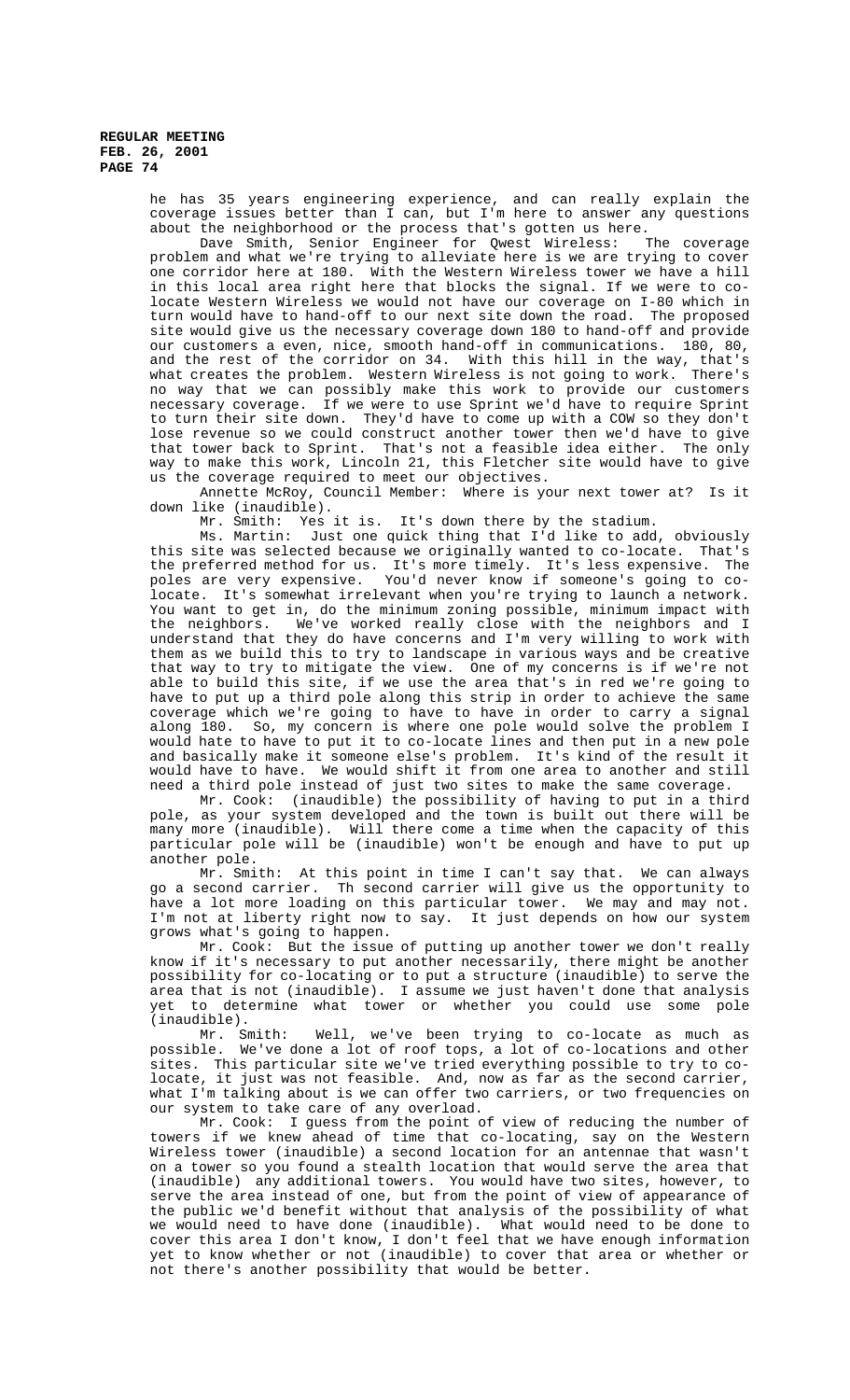Mr. Smith: Well, if we don't go with this site here, if we do not use this Fletcher site, again, we'll have the problem of, and if you force us to go with Western Wireless, we would have to build a tower or something down in this location. As you can see we would not have coverage. We could not provide coverage to our customers at all.

Mr. Cook: That's my question you haven't looked at that area you were pointing at to (inaudible) tower there versus is you could put a stealth antennae up.

Mr. Smith: I believe we have.

Mr. Cook: Have to put up a tower.

Mr. Smith: I believe that Real Estate has been looking at that for us.

Ms. Martin: We've looked into that area. We would need something taller than any structure that currently exists along the I-80 corridor into town. Right now we're looking at a 123' structure north or town. That height is obviously going to vary by topography, but as you drive down that corridor most of those buildings are not of that stature like they are downtown where you can use a lot of rooftop facilities because they meet the height requirements.

Mr. Cook: You're not talking about those what would have go in at that location would be necessary to (inaudible).

Ms. Martin: If we didn't get the west, if we didn't get the proposed site at 600 Fletcher, you're talking about moving south along 180 further into town?

Mr. Cook: I am, what I'm asking is that if you get the Western Wireless location the area that your missing is fairly small, would you really need that tall a tower to serve?

Ms. Martin: We probably would not use the Western Wireless facility because we would start, and Dave could probably speak to this better, but we would run interference with other sites. It's the way radar frequency works, it's been explained to me, and being a lay person it gets explained to me kind of in baby terms and that helps me understand, but when these signals, when the green from one site overlaps the green of another it creates interference and that cancels out the signal. So, if you have a radio wave coming in this way and another one hitting it head on it cancels each other out, there's no coverage. So, they have to be placed, it has to be placed far enough away from our site up at Memorial Stadium that the signal that we're getting off the Memorial Stadium site doesn't bang into the signal onto this site and cause it to cancel each other out. So, it creates where we would have to put one pole of an undetermined height somewhere along the I-80, the 180 corridor, which I understand is still a sensitive location because it's an entryway corridor. We'd want one right along that corridor and then we would go north of 600 Fletcher further away from that particular neighborhood and put another tower there to get the same coverage off of this one. So, it creates, creates kind of an imbalance to do those two rather than this one that's farther away from the entryway corridor, farther back than what Western Wireless is. I know that, I don't know if this board had the power, but I certainly would offer the Alltel, I mean if the Alltel tower was built under today's ordinance the way ours is it would have accommodated myself and AT&T. You could certainly move them to our tower and then we would still have a net zero of towers. I mean I would, I wish we could do that. I know there's probably no way to physically to it, but that would obviously be a better solution for everybody would be to replace the old towers that don't meet the structural capacity as they have to today.

Mr. Cook: The case of the Sprint tower?

Ms. Martin: We can't. We have, there's a mechanism called Cellular on Wheels. The acronym is COW. It's basically a mobile antennae that you can pull on a trailer, take with you and you crank it up and it goes up and you hook it up to power and it gives off a signal. By today's zoning ordinances in Lincoln those are not allowed. That's what Sprint would have to do to accommodate us and we're going to run into that same ridge that's blocking our on 180. But, even if we did that with Alltel if you put up one of those Cellular's on Wheels it's a Special Permit again. You have to go all the way through the permitting process, take down the Alltel tower, completely dismantle it, take down AT&T so you actually need two Cell on Wheels. One for Alltel. One for AT&T. Have Alltel rebuild the tower to structural integrity as it would be required under today's ordinance and then put Alltel back on there and put AT&T on there, then allow me to go on there. I haven't had any luck with Alltel trying to talk them into doing all that for me. I don't know if anyone else would, but ... We had talked to Sprint about that on various sites, too, that we've tried to use of there's that are not structurally capable and they've pretty much told me it's not their problem to try to figure out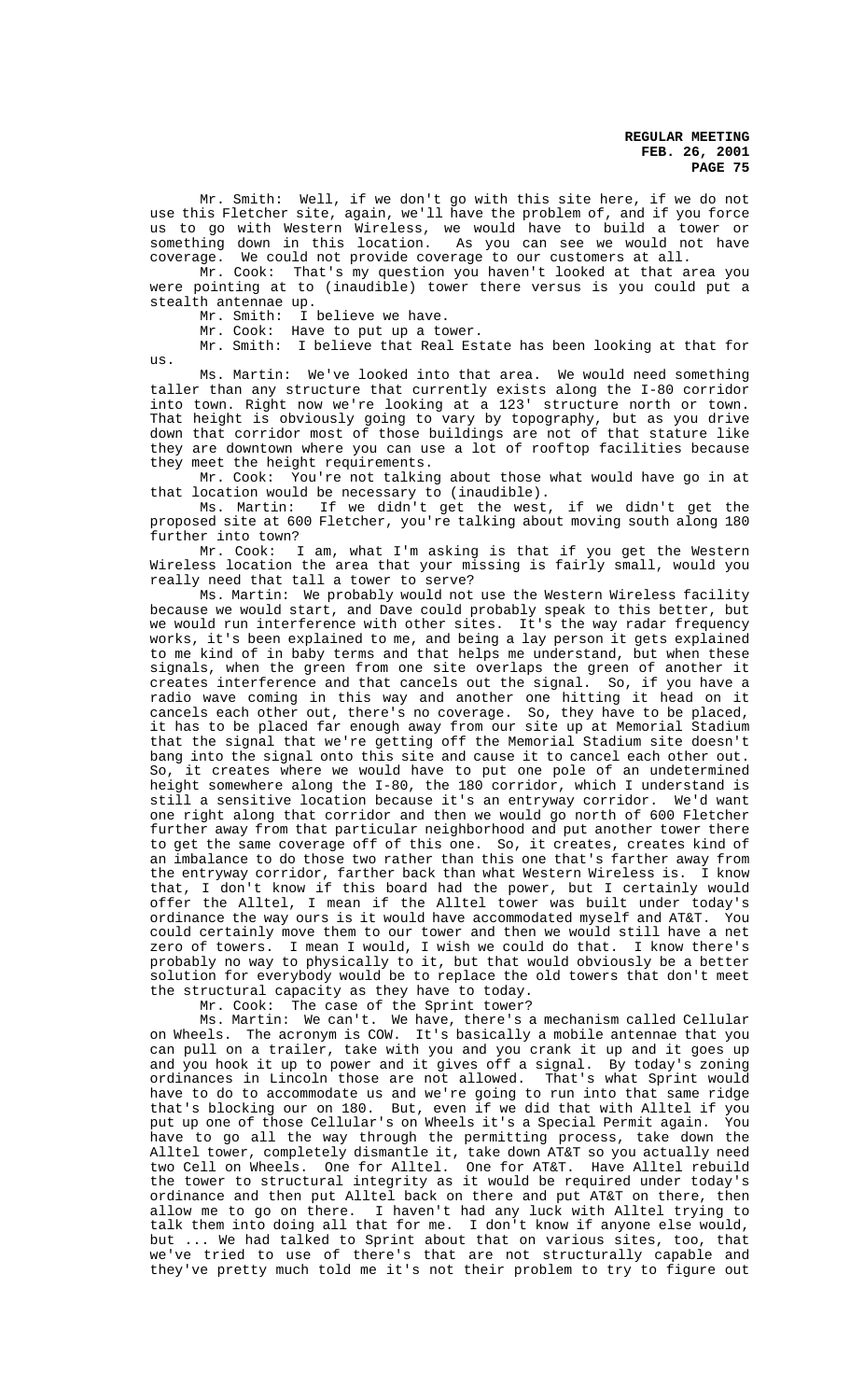> something else. Mr. Cook: The Sprint location here would work for you? Would colocate on it? too short, but if it were taller?

Mr. Smith: It's too short, yes.

Mr. Cook: If it's taller though it's, it ...

Mr. Smith: It would have to be taller, it would have to be replaced.

Mr. Cook: But, if that were done that location works for you?

Ms. Martin: From my understanding I don't think it would because of the same ridge. There's, if I could pass these out real quick so you can see them up close.

Mr. Cook: I'm trying to look at the note in here where that

Ms. Martin: When you look at the map at the back, if you take off these coverage plots and you look at the map on the back, right next to the on-off ramp in the lower right quadrant of the I-80, 80 merger there you can see topographically that there's a raise, there's a ridge there that keeps going up and up in elevation. The Western Wireless and the Sprint sites, there signal shoots straight into that hill so it doesn't get passed the hill and come down to 180. Alltel and where we're proposing are enough on this sloping ridge of that that it comes around that hill and down 180. It's kind of like a beam of light. If we were to go where their Sprint (inaudible) maximize the coverage off this one site. And, that's why Alltel was originally chosen as our preferred location to co-locate because they have that site to the west of 7th Street there.

Mr. Cook: (inaudible) mark that particular issue (inaudible) instead of saying that it would not work location wise it was a discussion of yes it's too short, but if it were to be replaced with a taller tower that there were other problems, but those were not technical problems those were legal or whatever. Now, you're saying that they're technical problems so ...

Ms. Martin: Well there's a mult..., it's the same thing with Alltel and Sprint, they really aren't going to be helpful to me as far as taking their site off air and letting me replace their pole. It's a similar issue, but yes there is also a technical reason that we can't shoot through this ridge. Alltel would be my preferred location as far as to maximize the coverage off this site or as close to Alltel as I can get and that's why I chose the site 600' away from the Alltel tower. I believe the ordinance requires me to be at least 500' away because I went, I mean my goal is to try to keep this as close to Alltel to minimize the number of neighbors affected. I was afraid if we spread it out much farther than, basically, every neighbors got a tower somewhere near them. At least I was trying to keep it close together to try to .

Mr. Cook: There may be no inconsistency, it's just when I read one reason for why you can't do it here and then you give me another one here it ...

Ms. Martin: It gets so complicated so fast and that is why I'm glad I'm not an engineer.

Mr. Cook: I guess the last thing I'd say is just in regard to something that was said at the Planning Commission meeting which is that, Ok, one of the reasons that you can give for why co-locating won't work is the coverage you want, but that coverage map is determined by you as a corporation that you say you want towers here, here, here and that you want to maximize your investment by making sure you get this coverage area here and that'll keep you from having to put up, you know, some additional site which even if it's stealthy it would still be more costly equipment wise. And, so we don't have any say over that, you just come in and say coverage won't work. This is the coverage we want and we're stuck. It makes me a little uncomfortable.

Ms. Martin: I would say that to say what we use is the ordinance when we look at preferred sites versus sensitive sites when Real Estate and the Radio Frequency Engineers work together. That was the first thing that we started on three years ago is we came to Lincoln and requested all of the zoning ordinances as they apply to wireless facilities. We, being Real Estate myself, we look through those and what are the issues around zoning. What is basically the fastest and least intrusive way for me to get into this market. That's my goal as a corporation is to not be here, but to try to do administrative permits or the smoothest way possible to co-locate whenever I can. It's actually cheaper, in many instances, for me to co-locate. A lot of times the carrier's will have Master Lease Agreements between one another that are relatively inexpensive compared to other market prices. We do so much co-location back and forth it tends to zero out and I don't have to buy a \$40,000 pole. So, it often behooves me financially, which from a corporate perspective is always the way to be behooved, to co-locate as well as the zoning issues. It's a lot of easier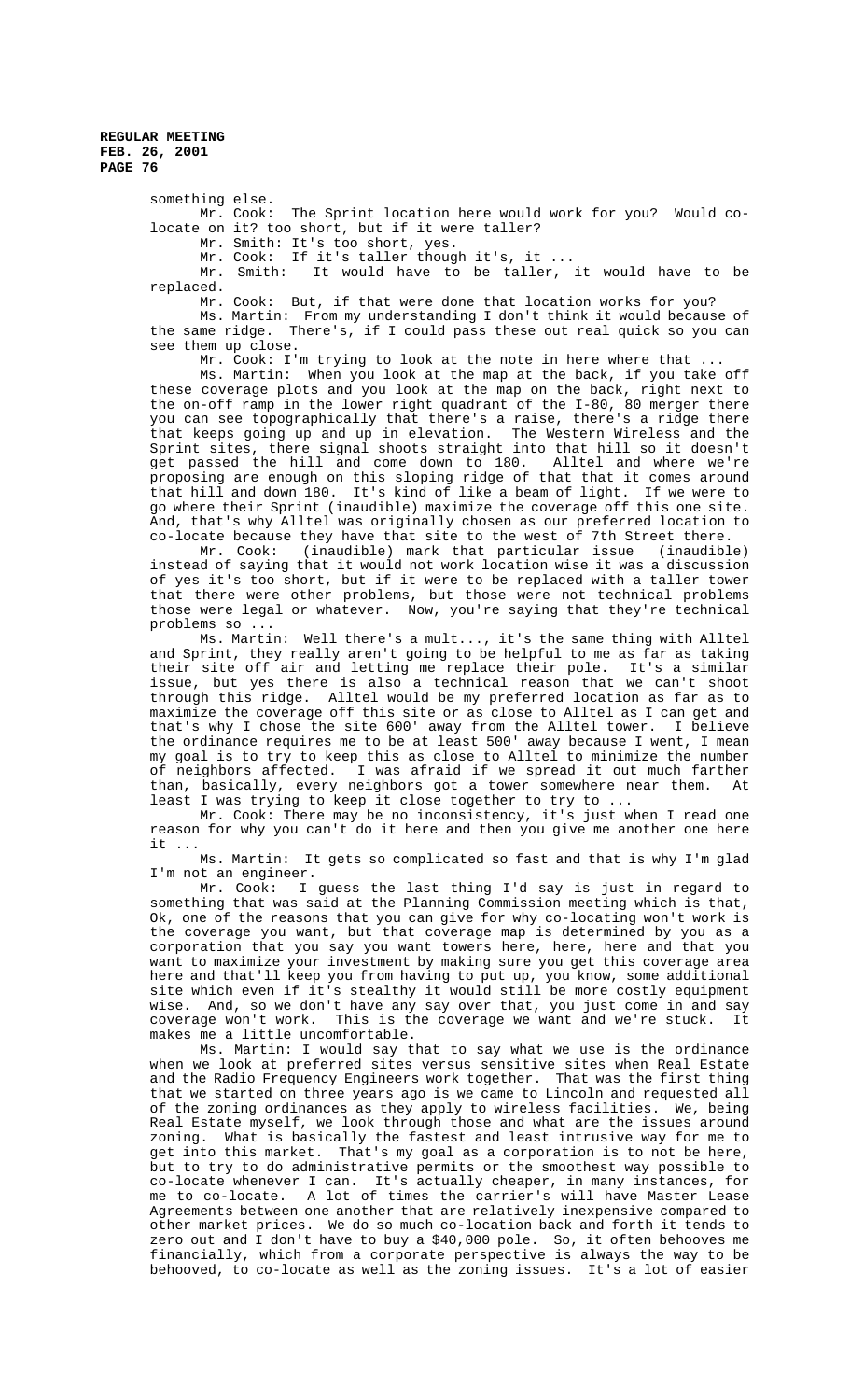manpower wise for me not to have to do a lot zoning between Planning and City Council. So, that is somewhat how the Cities give us their input when we start our network design. I put that together with the zoning map of what the different jurisdictions are and what the verticality is already in a city looking for existing poles. Then I work with RF, they basically say, in our dream world we'd like to have them here, here, here, and here,. and, I look back at them and say welcome to realty you're not getting one there, there, there, or there, go back and try again. And so, we work for about a year back and forth on what am I going to have to zone? What can I do as an administrative permit? What's a rooftop? What can I do stealthy? And, we make all that plan. So, it's not really hodge podge. There really is a big master plan.

Mr. Cook: Oh, I didn't suggest there was.

Ms. Martin: It's not always clear because we often don't bring many sites to you. I mean that's sort of our goal is to not, not have to be here and be in front of you and use what is already out there. Downtown is a great environment for that. Anything where there is already verticality. This was chosen from my perspective with Alltel and Wireless. That is gave them not perfect coverage, but good enough that our RF could live with it and I could zone it by co-locating with Alltel. Unfortunately, in this instance it didn't work out because AT&T beat me to the punch.

Ms. McRoy: How will this particular tower and the upcoming design (inaudible)

Ms. Dam: I'm sorry could you repeat your question?

Ms. McRoy: Tower and the design corridor (inaudible)

Ms. Dam: I don't think the proposed tower will have a specific impact on the detailed entryway design corridors which are closer to the Interstate proper within about 300' of the Interstate proper. The proposed tower is further away than those standards actually apply to.'

Ms. McRoy: (inaudible)

Ms. Dam: It would still, the towers are still very visible as you traverse the I-80 entryway to the City. This is beyond the 300' adjacent to the Interstate.

Mr. Cook: It was mentioned in the Staff report two additional issues, one was the Airport issue but that's not (inaudible).

Ms. Dam: Right.

Mr. Cook: The other was the Board of Zoning Appeals that's still in the loop, so even if we were to approve and the Board of Zoning Appeals said no and then it's null and void?

Ms. Dam: The Board of Zoning Appeals would still need to approve a variance to the height because it's in an airport approach zone. We have information from an FAA study and the Airport Authority indicating that it is not a hazard and that previous towers in this area were granted variances. So, I can't say that the Board of Zoning Appeals would grant it, but based on similar cases where appeals were granted I ...

Mr. Cook: (inaudible)

Ms. Dam: The COWs?

Mr. Cook: Are those allowed, or not allowed, or if they are allowed do you just have to give a Special Permit?

Ms. Dam: A Special Permit would be required for a structure like that, a temporary structure to be in place. We don't' have a provision that allows them to be put in place on a temporary basis without going through this Special Permit process.

Mr. Cook: Is this a problem generally or this doesn't come up very often, I guess, does it?

Ms. Dam: No, it doesn't come up very often. In going through the process to Planning Commission, if it's to facilitate co-location for a Special Permit process I, off the top of my head, don't see a problem with it, but again we don't have any information to evaluate at this point and time.

Mr. Cook: (inaudible) based on what they said about Western Wireless tower (inaudible) in the Staff report it looked like they applied and then 10 days later they decided to go out and buy on their own, er they asked Western Wireless and then 10 days later... Really that was not ever anything realistic they never meant to follow up on that.

Ms. Dam: Our standing ordinance requires that a good faith effort be made to co-locate when co-location is possible. The coverage map that was provided in the packet of information shows more than just one area of coverage. It shows the green area which is the area of coverage that they've shown you today as their good coverage. And, then there's a yellow area outside of that that's shown as fair coverage. We haven't received any information to be able to analyze on the Western Wireless site to see where that fair coverage is or how that interacts with other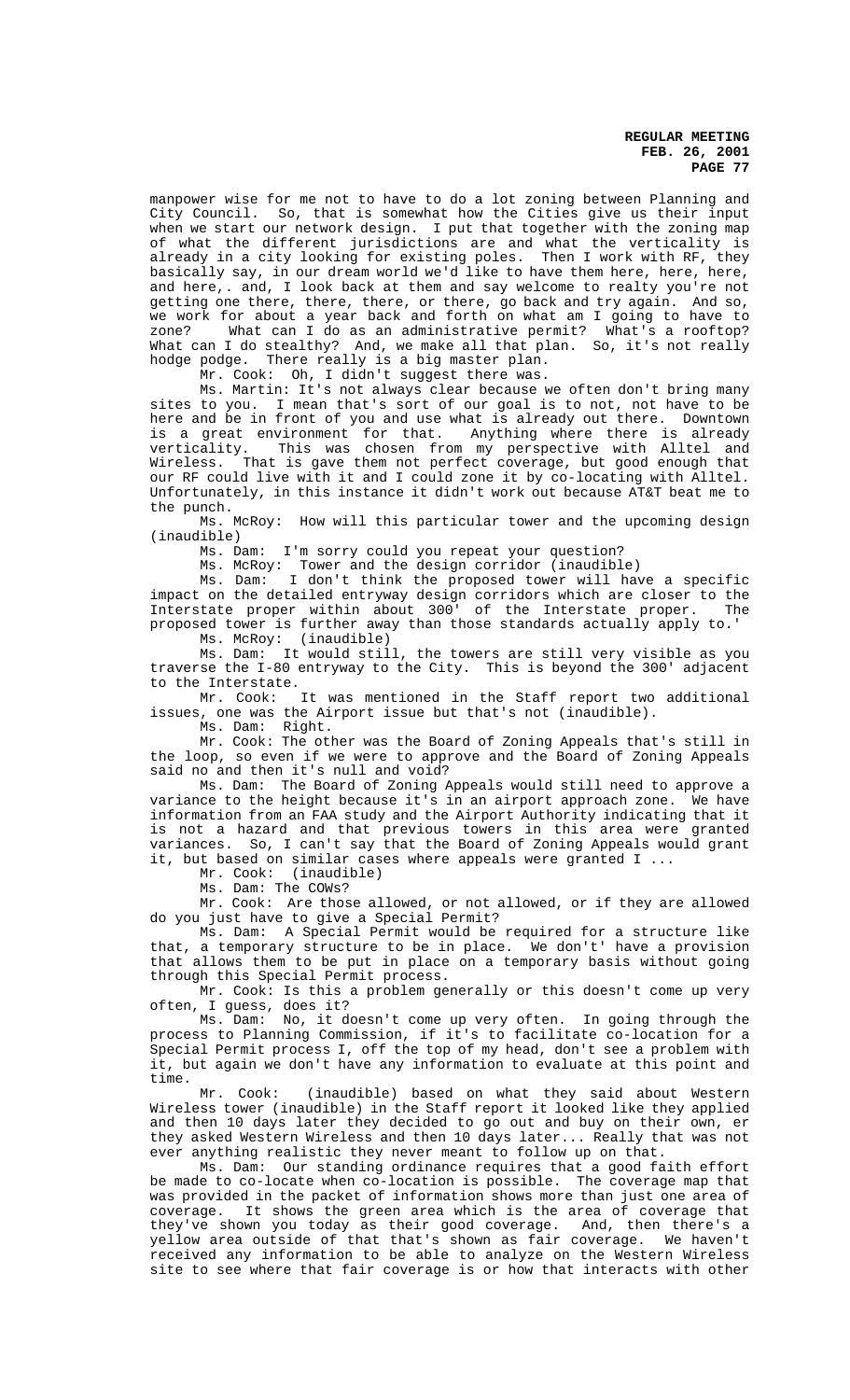sites without that technical information. It's hard to say and again it's hard to know that the Western Wireless site would not work. We just don't feel like we had all of the technical information that could be provided to us to make the determination that that site could be ruled out.

Mr. Cook: (inaudible) matter here whether it will work desired on their part, but whether it would possibly work in some way or whether there is an alternative to this site altogether that we should be (inaudible).

Ms. Dam: Right.

Chairman Shoecraft: The neighbors who are appealing us do you have a last shot at this as a rebuttal?

Denise & Larry Maack, 535 Pennsylvania Ave: Larry Maack: We're opposed to the tower because looking out our front window this will be right in front of us. Right now we've already got three towers within a quarter of mile of each other and now we're going to have fourth one. And, we brought some pictures that ...

Ms. Maack: I've already shown them, sorry. The only other thing I guess we wanted to say is really the tower is laying there, the electrical has been hooked up and they're ready to go. And, from what I understand just from another article in town that they've already they started a tower before it was even approved. So, it makes us wonder whether they had done all the preparation that they needed to do or whether they're just ready to start they're project and do it without the concerns of the City of Lincoln.

This matter was taken under advisement.

#### **MISCELLANEOUS BUSINESS**

Lynn Robison, no address given: Referred the City Council to a letter he received from City Attorney Rick Peo concerning the Municipal Code

#### This matter was taken under advisement.

### **ORDINANCES - 3RD READING**

VACATING A PORTION OF PINE LAKE RD. FROM THE WEST LINE OF LAZY ACRES SUBDIVISION WEST TO THE RAILROAD RIGHT-OF-WAY, GENERALLY LOCATED WEST OF S. 14TH ST. & PINE LAKE RD. (IN CONNECTION W/00R-308, 00R-309, 99-93) - PRIOR to reading:

COOK Moved to place Bill #00-209 on Pending.

Seconded by Seng & carried by the following vote: AYES: Camp, Cook, Johnson, McRoy, Seng, Shoecraft; NAYS: None; ABSENT: Fortenberry.

- CLERK Read an ordinance, introduced by Jon Camp, vacating Pine Lake Road from the west line of Lazy Acres Subdivision west to the railroad rightof-way, and retaining title thereto in the City of Lincoln, Lancaster County, Nebraska, the third time.
- VACATING PINE LAKE RD. FROM THE WEST LINE OF LAZY ACRES SUBDIVISION EAST TO THE WEST LINE OF LOT 6 I.T., GENERALLY LOCATED WEST OF S. 14TH ST. & PINE LAKE RD. - PRIOR to reading:
- COOK Moved to place Bill #01-22 on Pending.

Seconded by Seng & carried by the following vote: AYES: Camp, Cook, Johnson, McRoy, Seng, Shoecraft; NAYS: None; ABSENT: Fortenberry.

- CLERK Read an ordinance, introduced by Jon Camp, vacating Pine Lake Rd. from the west line of Lazy Acres Subdivision east to the west line of Lot 6 I.T., generally located west of S. 14th St. & Pine Lake Rd., & retaining title thereto in the City of Lincoln, Lancaster County, Nebraska, the third time.
- AMENDING THE PAY SCHEDULES FOR CERTAIN EMPLOYEE GROUPS WHOSE CLASSIFICATION IS PREFIXED BY THE LETTER N BY CREATING THE JOB TITLE ANIMAL CONTROL OFFICER II & BY CHANGING THE TITLE OF ANIMAL CONTROL OFFICER TO ANIMAL CONTROL OFFICER I - CLERK read an ordinance, introduced by Jon Camp, amending Sec. 1 of Ord. 17707 relating to the pay schedules of employees whose classifications are assigned to the pay range which is prefixed by the letter "N" by creating the job classification of "Animal Control Officer II" & changing the job classification title "Animal Control Officer" to "Animal Control Officer I", the third time.
- CAMP Moved to pass ordinance as read. Seconded by Johnson & carried by the following vote: AYES: Camp,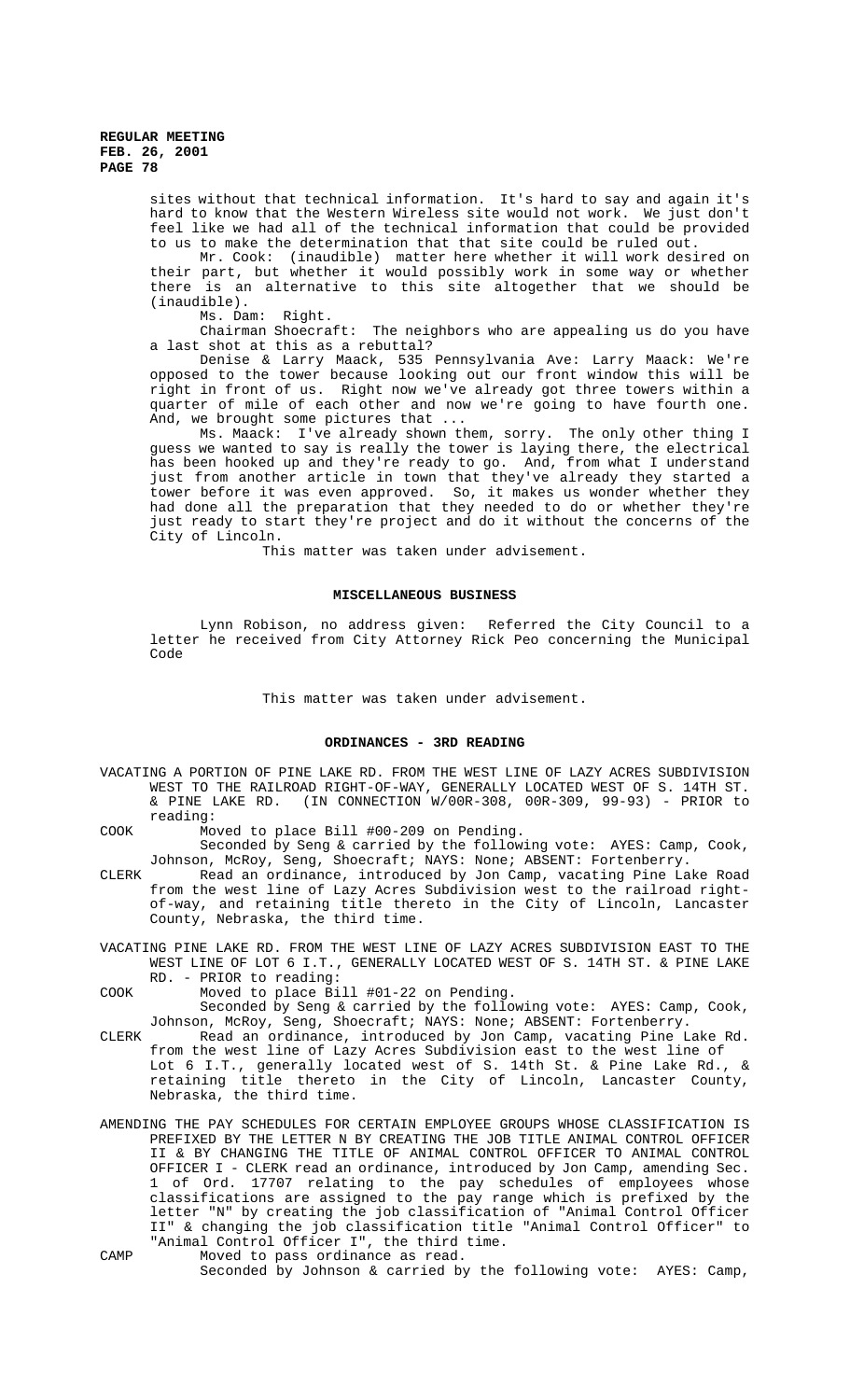Cook, Johnson, McRoy, Seng, Shoecraft; NAYS: None; ABSENT: Fortenberry. The ordinance, being numbered **#17794**, is recorded in Ordinance Book 24, Page

AMENDING THE PAY SCHEDULES FOR CERTAIN EMPLOYEE GROUPS WHOSE CLASSIFICATION IS PREFIXED BY THE LETTER M BY CREATING THE JOB TITLE SYSTEM SUPERVISOR, PARKING MANAGER, & PRINCIPAL PLANNER - CLERK read an ordinance, introduced by Jon Camp, amending Sec. 5 of Ord. 17704 relating to the pay schedules of employees whose classifications are assigned to the pay range which is prefixed by the letter "M" by creating the job classifications of "System Supervisor," "Parking Manager," & "Principal Planner", the third time. CAMP Moved to pass ordinance as read.

Seconded by Johnson & carried by the following vote: AYES: Camp, Cook, Johnson, McRoy, Seng, Shoecraft; NAYS: None; ABSENT: Fortenberry. The ordinance, being numbered **#17795**, is recorded in Ordinance Book 24, Page

AMENDING THE PAY SCHEDULES FOR CERTAIN EMPLOYEE GROUPS WHOSE CLASSIFICATION IS PREFIXED BY THE LETTER "C" BY CREATING THE JOB TITLES OF SYSTEM SPECIALIST I, SYSTEM SPECIALIST II, SYSTEM SPECIALIST III, AUDIO VIDEO TECHNICIAN, & CRIME ANALYSIS TECHNICIAN, & BY AMENDING THE PAY SCHEDULES FOR CERTAIN EMPLOYEE GROUPS WHOSE CLASSIFICATION IS PREFIXED BY THE LETTER "A" BY CREATING THE JOB TITLE OF GIS ANALYST - CLERK read an ordinance, introduced by Jon Camp, amending Sec. 1 of Ord. 17705 relating to the pay schedules of employees whose classifications are assigned to the pay range which is prefixed by the letter "A" by creating the job classification of "GIS Analyst"; & amending Sec. 3 of Ord. 17705 relating to the pay schedules of employees whose classifications are assigned to the pay range which is prefixed by the letter "C" by creating the job classifications of "Systems Specialist I," "Systems Specialist II," "Systems Specialist III," "Audio Video Technician," & "Crime Analysis Technician", the third time. CAMP Moved to pass ordinance as read.

Seconded by Johnson & carried by the following vote: AYES: Camp, Cook, Johnson, McRoy, Seng, Shoecraft; NAYS: None; ABSENT: Fortenberry. The ordinance, being numbered **#17796**, is recorded in Ordinance Book 24, Page

AMENDING SEC. 12.08.270 OF THE LMC TO ALLOW NO MORE THAN SIX SPECIAL DESIGNATED PERMITS PER CALENDAR YEAR TO THE LICENSE HOLDERS AT CITY GOLF COURSES FOR PRIVATE TOURNAMENTS & GOLF EVENTS - CLERK read an ordinance, introduced by Jon Camp, amending Sec. 12.08.270 of the LMC to allow no more than six special designated permits per calendar year to the license holder at City golf courses for private tournaments & golf events; & repealing Sec. 12.08.270 of the LMC as hitherto existing, the third time.

CAMP Moved to pass ordinance as read.

Seconded by Johnson & carried by the following vote: AYES: Camp, Cook, McRoy, Seng, Shoecraft; NAYS: Johnson; ABSENT: Fortenberry. The ordinance, being numbered **#1779**7 is recorded in Ordinance Book 24, Page

CHANGE OF ZONE 3300 - APP. OF GEORGE & SHAROL SLAMA FOR A CHANGE FROM AG AGRICUL-TURAL TO H-3 HWY. COMMERCIAL ON PROPERTY GENERALLY LOCATED AT N.W. 84TH & W. "O" STS. - CLERK read an ordinance, introduced by Jon Camp, amending qathe Lincoln Zoning Dist. Maps attached to & made a part of Title 27 of the LMC, as provided by Sec. 27.05.020 of the LMC, by changing the boundaries of the districts established & shown thereon, the third time. CAMP Moved to pass ordinance as read.

Seconded by Johnson & carried by the following vote: AYES: Camp, Cook, Johnson, McRoy, Seng, Shoecraft; NAYS: None; ABSENT: Fortenberry. The ordinance, being numbered **#17798** is recorded in Ordinance Book 24, Page

#### **PRELIMINARY PLATS, SPECIAL PERMITS**, **USE PERMITS**

SPECIAL PERMIT 1313A - APPLICATION OF HAMPTON ENTERPRISES TO EXTEND THE TIME PERIOD AND REDUCE THE AREA OF A SPECIAL PERMIT FOR TEMPORARY STORAGE OF CONSTRUCTION EQUIPMENT AND MATERIALS ON PROPERTY GENERALLY LOCATED AT APPROXIMATELY 84TH STREET AND GLYNOAKS DRIVE. (IN CONNECTION W/01R-42, 01R-43, 01-25, 01-26) - PRIOR to reading:<br>JOHNSON Moved to delay action on Bill 01R-4

Moved to delay action on Bill 01R-41 for one week to 3/5/01.

- Seconded by Cook & carried by the following vote: AYES: Camp, Cook, Johnson, McRoy, Seng, Shoecraft; NAYS: None; ABSENT: Fortenberry.
- SPECIAL PERMIT 1876 APPLICATION OF HARTLAND HOMES, INC. TO CONSTRUCT AN EARLY CHILDHOOD CARE FACILITY FOR 110 CHILDREN, WAIVING THE REQUIRED ACCESS ON AN ARTERIAL STREET, AND ALLOWING THE REQUIRED BUILDING ELEVATION TO BE PROVIDED AT THE TIME OF THE BUILDING PERMIT, ON PROPERTY GENERALLY LOCATED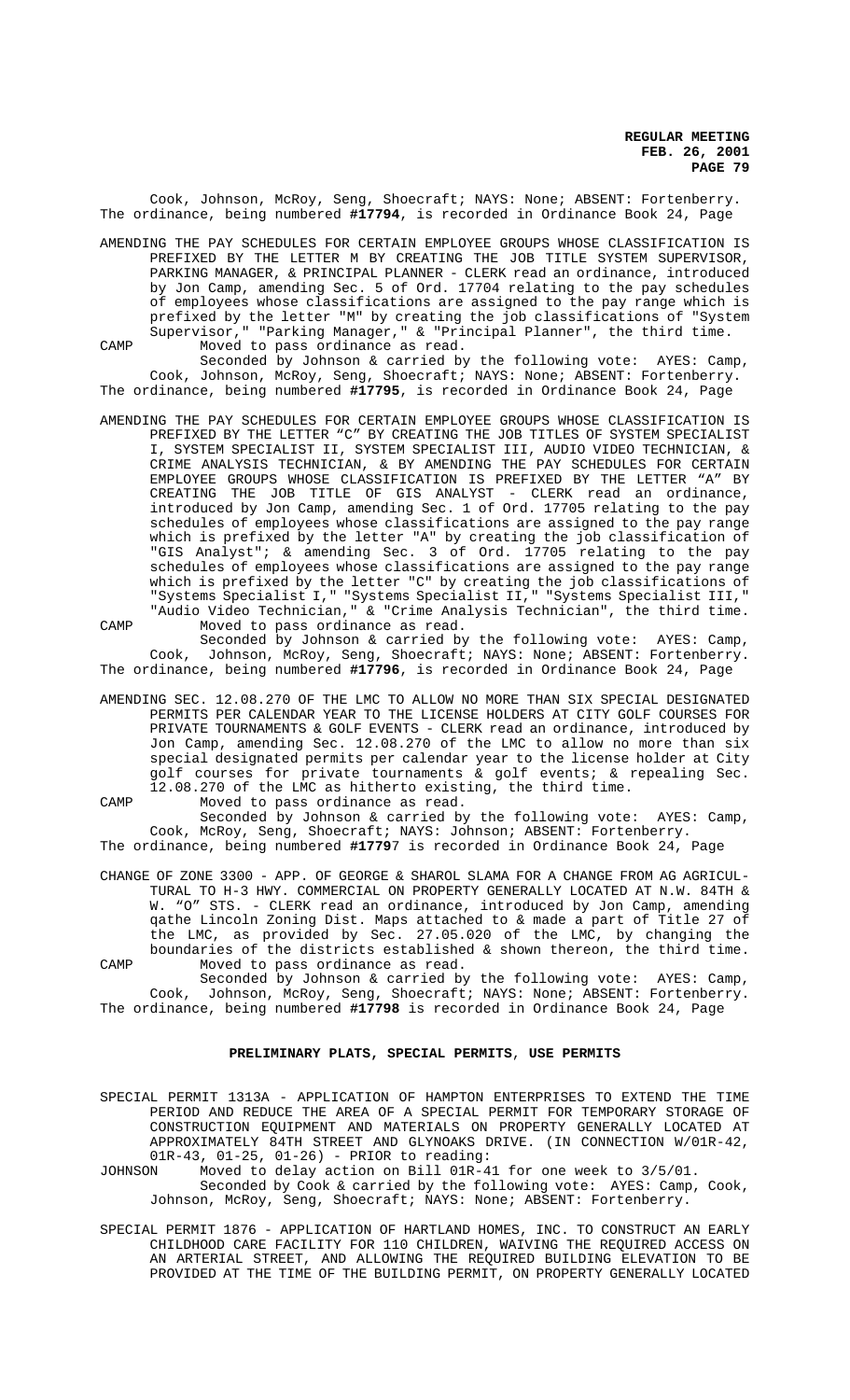WEST OF 84TH STREET AND NORTH OF OLD CHENEY ROAD. (IN CONNECTION W/01R-41, 01R-43, 01-25, 01-26) - PRIOR to reading:<br>JOHNSON Moved to delay action on Bill 01R-42 for o

Moved to delay action on Bill 01R-42 for one week to 3/5/01.

Seconded by Cook & carried by the following vote: AYES: Camp, Cook, Johnson, McRoy, Seng, Shoecraft; NAYS: None; ABSENT: Fortenberry.

ACCEPTING AND APPROVING THE PRELIMINARY PLAT OF HARTLAND HOMES EAST 1ST ADDITION FOR 136 LOTS AND ONE OUTLOT, WITH WAIVERS TO THE REQUIREMENTS OF BLOCK LENGTH, LOT DEPTH ABUTTING A MAJOR STREET AND STREET APPROACH PLATFORMS, ON PROPERTY GENERALLY LOCATED WEST OF 84TH STREET AND NORTH OF OLD CHENEY ROAD.. (IN CONNECTION W/01R-41, 01R-42, 01-25, 01-26) - PRIOR to reading: JOHNSON Moved to delay Action on Bill 01R-43 for one week to 3/5/01.

Seconded by Cook & carried by the following vote: AYES: Camp, Cook, Johnson, McRoy, Seng, Shoecraft; NAYS: None; ABSENT: Fortenberry.

#### **PETITIONS & COMMUNICATIONS**

#### **THE FOLLOWING APPS. WERE REFERRED TO PLANNING DEPT.:**

Use Permit 129A - App. of R.C. Krueger Development to develop a Planned Neighborhood Business District at S.  $14^{\rm th}$  Street & Vavrina Blvd.

Change of Zone 3301 - App. of R.C. Krueger Development Co. from AG to H-4 at S. 14th & Yankee Hill Rd.

Change of Zone  $3134B$  - App. of Eastmont Towers from R-1+ R-3 PUD to R-1 + R-3 PUD at 78th & Pioneers.

Special Permit 1753B - App. of R.C. Krueger Development for a C.U.P. Vavrina Meadows 1st Addition at S. 14<sup>th</sup> & Vavrina Blvd.

Special Permit 1895 - App. of R.C. Krueger Development for a Planned Service Commercial Dist. at S. 14<sup>th</sup> St. & Yankee Hill Rd.

FORMAL PETITION TO VACATE PUBLIC WAY THE EAST TO WEST 8' ALLEY WAY NORTH OF 1315 S.  $1^{ST}$  ST. (WESTSIDE ADD BLCK 5, LOTS 5, 6, & 7 & N ½ OF LOT 8) SIGNED BY JERRY A.& ELLEN J. BEETEM -CLERK presented said petition which was referred to the Law Dept.

#### **REPORTS TO CITY OFFICERS**

CLERK'S LETTER & MAYOR'S APPROVAL OF ORDINANCES & RESOLUTIONS PASSED ON FEB. 12, 2001 - CLERK presented said report which was placed on file in the Office of the City Clerk.

INVESTMENT OF FUNDS - CLERK read the following resolution, introduced by Jonathan Cook, who moved its adoption:

A-80711 BE IT HEREBY RESOLVED BY THE CITY COUNCIL of the City of Lincoln, Nebraska:

That the attached list of investments be confirmed and approved, and the City Treasurer is hereby directed to hold said investments until maturity unless otherwise directed by the City Council.

Introduced by Cindy Johnson

Seconded by Johnson & carried by the following vote: AYES: Camp, Cook, Johnson, McRoy, Seng, Shoecraft; NAYS: None; ABSENT: Fortenberry.

APPROVING DISTRIBUTION OF FUNDS REPRESENTING INTEREST EARNINGS ON SHORT-TERM INVESTMENTS OF IDLE FUNDS FOR THE MONTH ENDED JANUARY 31, 2001 - CLERK read the following resolution, introduced by Cindy Johnson, who moved its adoption:<br>A-80712 BE

BE IT RESOLVED by the City Council of the City of Lincoln, Nebraska: That during the month ended January 31, 2001, \$341,457.40 was earned from short-term investments of "IDLE FUNDS". The same is hereby distributed to the various funds on a pro-rata basis using the balance of each fund and allocating a portion of the interest on the reatio that such balance bears to the total of all fund balances.

Introduced by Cindy Johnson

Seconded by Johnson & carried by the following vote: AYES: Camp, Cook, Johnson, McRoy, Seng, Shoecraft; NAYS: None; ABSENT: Fortenberry.

REPORTS FROM CITY TREASURER OF TELECOMM. OCC. TAX DUE AS FOLLOWS: **MAY 1999 THRU MARCH, 2000:** NEBR. RADIO TELEPHONE; **JUNE, 2000:** INT'L. EXCHANGE COMM.; **DEC., 2000:** AMERICAN COMM. NET; **JAN., 2001:** TOUCH AMERICA SERVICES, WORKING ASSETS, QWEST, PRIMUS, TELIGENT SERVICES, TRANS NAT'L, TRACFONE WIRELESS, PHOENIX NETWORK, LCI INT'L, FKA LITEL, NEXTEL WEST, OPERATOR COMM., ONE CALL, NPCR INC. DBA NEXTEL, D&D COMM., VIATEL, I-LINK, ATS MOBILE, BIG PLANET,ZONE TELECOM., ASSN. ADMIN., LONG DISTANCE OF MICHIGAN,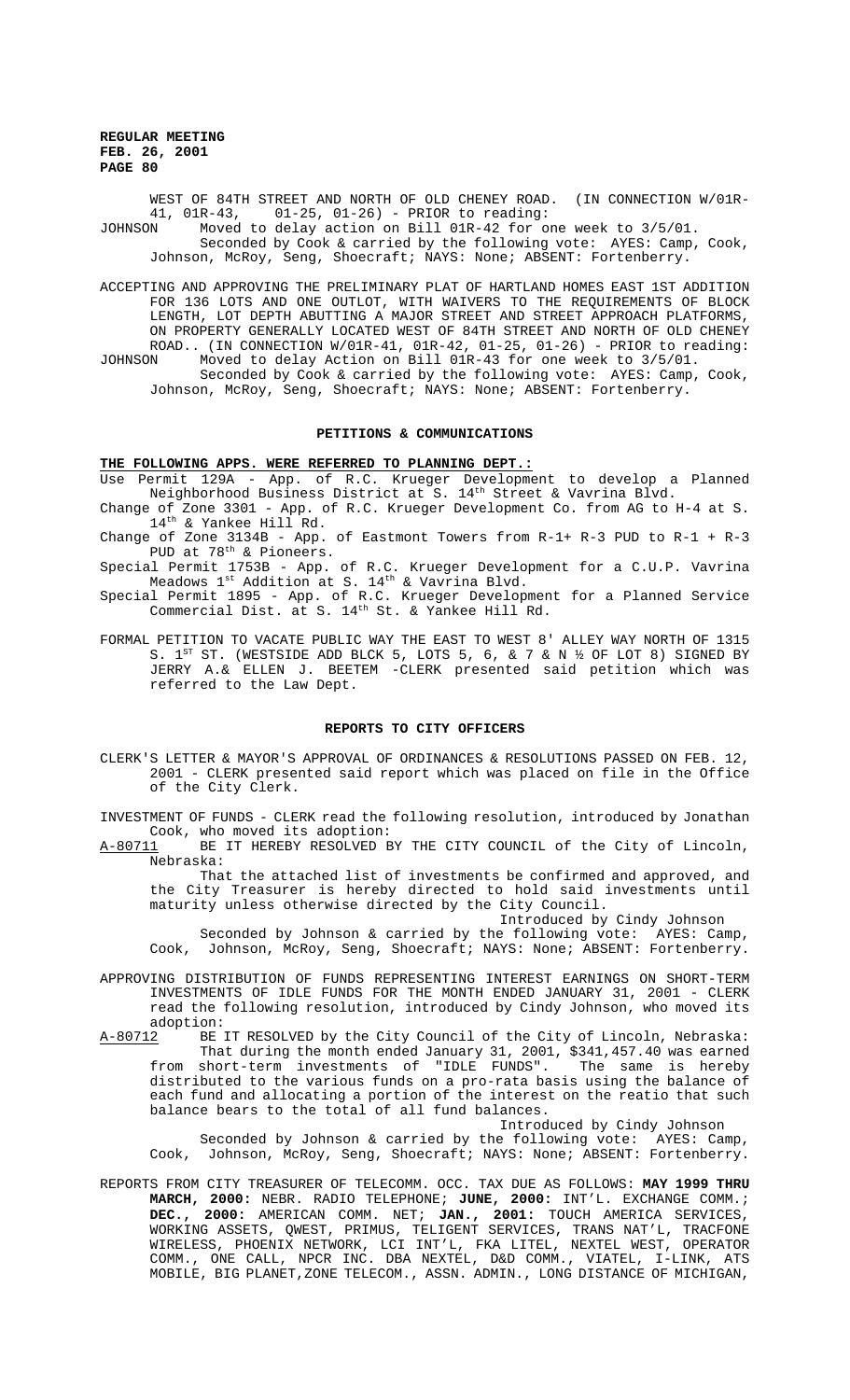NE TECH. & TELECOMM., MCLEODUSA, ATT WIRELESS PCS, LLC, ATLAS, SINGLE BILLING SERVICE DBA ASIAN AMERICAN, GLOBALCOM, NOSVA, LIGHTYEAR, RSL COM USA, GLYPHICS, GTC, NEXTLINK, TRI-M, COMDATA, GST NET, EQUALITY, AFFINITY, NOS COMM. - CLERK PRESENTED SAID REPORT WHICH WAS PLACED ON FILE IN THE OFFICE OF THE CITY CLERK. **(20)**

- REPORT FROM CITY TREASURER OF FRANCHISE TAX FOR THE MONTH OF JAN., 2001 FROM UTILICORP UNITED - CLERK presented said report which was placed on file in the Office of the City Clerk. **(16-1)**
- REPORT FROM CITY TREASURER OF CASH ON HAND AT THE CLOSE OF BUSINESS DEC. 31, 2000 & JAN. 31, 2001 - CLERK presented said report which was placed on file in the Office of the City Clerk. **(5-21)**
- REPORT OF UNL MICROBIOLOGIST FOR WATER TESTING FOR THE MONTH OF JAN., 2001 CLERK presented said report which was placed on file in the Office of the City Clerk. **(35-01)**

#### **OTHER RESOLUTIONS**

MANAGER APPLICATION OF EVELYN M. MCFARLAND FOR BUGEATER INVESTMENTS, INC. DBA THE WATERING HOLE AT 1321 O STREET - CLERK read the following resolution,

introduced by Cindy Johnson, who moved its adoption for approval:<br>A-80696 WHEREAS, Bugeater Investments, Inc. dba "The Watering Hole" lo WHEREAS, Bugeater Investments, Inc. dba "The Watering Hole" located at 1321 O Street, Lincoln, Nebraska has been approved for a Retail Class "I" liquor license, and now requests that Evelyn M. McFarland be named manager;

WHEREAS, Evelyn M. McFarland appears to be a fit and proper person to manage said business.

NOW, THEREFORE, BE IT RESOLVED by the City Council of the City of Lincoln, Nebraska:

That after hearing duly had as required by law, consideration of the facts of this application, the Nebraska Liquor Control Act, and the pertinent City ordinances, the City Council recommends that Evelyn M. McFarland be approved as manager of this business for said licensee. The City Clerk is directed to transmit a copy of this resolution to the Nebraska Liquor Control Commission.

Introduced by Cindy Johnson

Seconded by Seng & carried by the following vote: AYES: Camp, Cook, Johnson, McRoy, Seng, Shoecraft; NAYS: None; ABSENT: Fortenberry.

APPROVING AN AGREEMENT BETWEEN THE CITY AND THE STATE DEPT. OF ROADS FOR THE FUNDING OF A PROJECT TO REHABILITATE A PORTION OF HIGHWAY 6, WEST "O" STREET - CLERK read the following resolution, introduced by Cindy Johnson, who moved its adoption:<br>A-80697 BE IT RESOLVED by

BE IT RESOLVED by the City Council of the City of Lincoln, Nebraska: That the attached Agreement between the City of Lincoln and the State of Nebraska Department of Roads to rehabilitate a portion of Highway 6, West "O" Street, in accordance with the terms and conditions contained in said Agreement, is hereby approved and the Mayor is authorized to execute the same on behalf of the City of Lincoln.

The City Clerk is directed to return the executed copies of the Agreement to the Department of Public Works, for transmittal and execution by the State Department of Roads.

#### Introduced by Cindy Johnson

Seconded by Seng & carried by the following vote: AYES: Camp, Cook, Johnson, McRoy, Seng, Shoecraft; NAYS: None; ABSENT: Fortenberry.

APPROVING AN AGREEMENT BETWEEN THE CITY AND THE STATE DEPT. OF ROADS FOR THE FUNDING OF A PROJECT TO REHABILITATE A PORTION OF HIGHWAY 2 FROM 56TH STREET EAST - CLERK read the following resolution, introduced by Cindy Johnson, who moved its adoption:

A-80698 BE IT RESOLVED by the City Council of the City of Lincoln, Nebraska: That the attached Agreement between the City of Lincoln and the State of Nebraska Department of Roads to rehabilitate a portion of Highway 2, from 56th Street east, in accordance with the terms and conditions contained in said Agreement, is hereby approved and the Mayor is authorized to execute the same on behalf of the City of Lincoln.

The City Clerk is directed to return the executed copies of the Agreement to the Department of Public Works, for transmittal and execution by the State Department of Roads.

#### Introduced by Cindy Johnson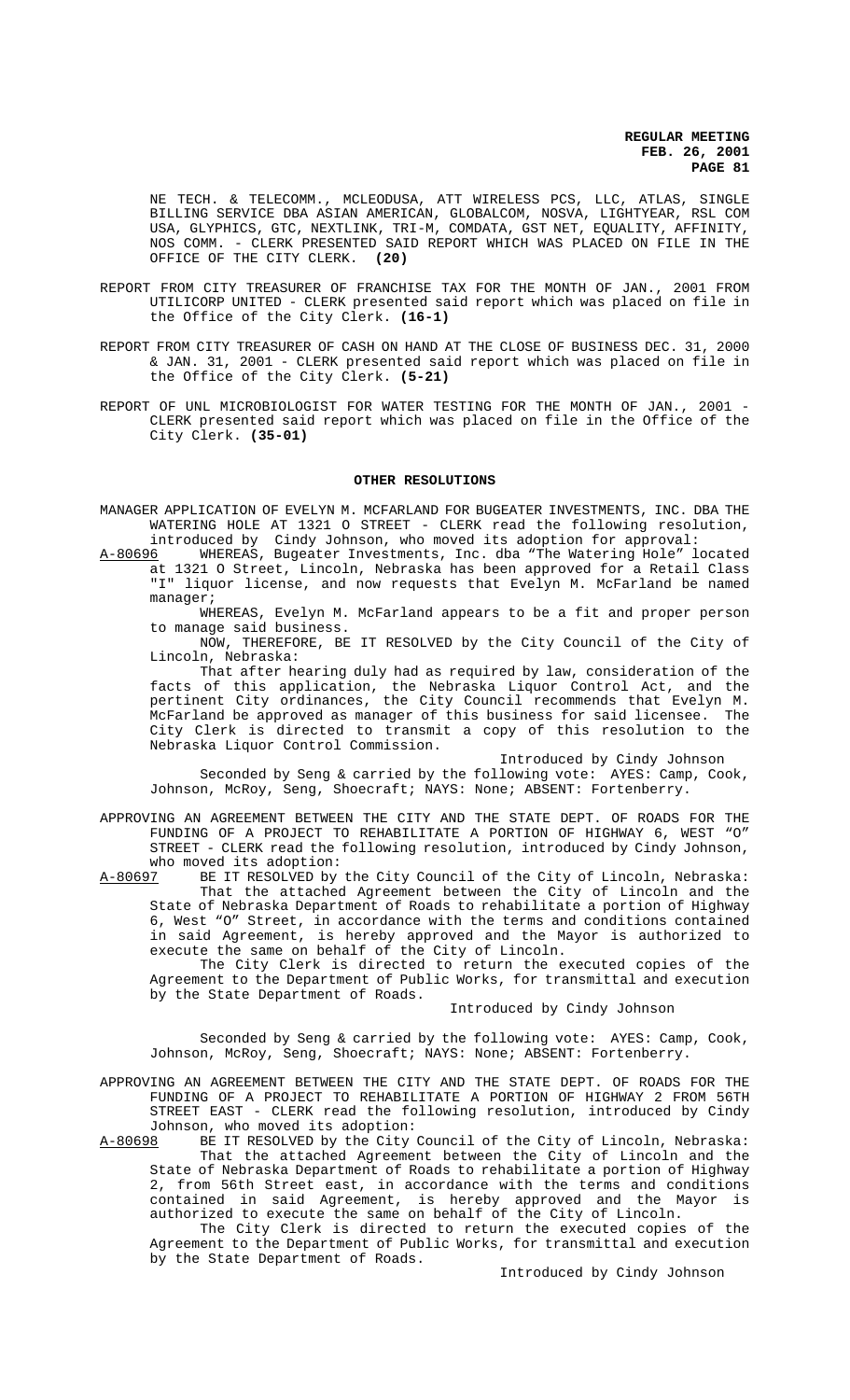> Seconded by Seng & carried by the following vote: AYES: Camp, Cook, Johnson, McRoy, Seng, Shoecraft; NAYS: None; ABSENT: Fortenberry.

APPROVING A LAND APPLICATION OF BIOSOLIDS AGREEMENT BETWEEN THE CITY AND COUNTY TO COOPERATE AND ESTABLISH A PROGRAM AND DIVISION OF RESPONSIBILITIES FOR UTILIZING THE RESIDUAL WASTE OF THE CITY'S WASTEWATER TREATMENT PLANT FOR AGRICULTURAL LAND APPLICATION - CLERK read the following resolution, introduced by Cindy Johnson, who moved its adoption:

A-80699 BE IT RESOLVED by the City Council of the City of Lincoln, Nebraska: That the Interlocal Agreement between the City of Lincoln and Lancaster County, for Land Applications of Biosolids, to cooperate and establish a program and division of responsibilities for utilizing the residual waste of the City's Wastewater Treatment Plant for agricultural land application, a copy of which is attached hereto marked as Attachment "A" and made a part hereof by reference, is hereby approved and the Mayor is authorized to execute said Interlocal Agreement on behalf of the City. The City Clerk is directed to return one fully executed copy of said Interlocal Agreement to Earleen Ladd, Lancaster County Clerk's Office for filing with the County.

Introduced by Cindy Johnson Seconded by Seng & carried by the following vote: AYES: Camp, Cook, Johnson, McRoy, Seng, Shoecraft; NAYS: None; ABSENT: Fortenberry.

REAPPOINTING DENNIS SCHEER AND THIRD WORLD OFORAH TO THE URBAN DESIGN COMMITTEE FOR THREE-YEAR TERMS EXPIRING FEBRUARY 1, 2004 - CLERK read the following resolution, introduced by Cindy Johnson, who moved its adoption:

A-80700 BE IT RESOLVED by the City Council of the City of Lincoln, Nebraska: That the reappointment of Dennis Scheer and Third World Oforah to the Urban Design Committee for three-year terms expiring February 1, 2004 is hereby approved.

Introduced by Cindy Johnson

Seconded by Seng & carried by the following vote: AYES: Camp, Cook, Johnson, McRoy, Seng, Shoecraft; NAYS: None; ABSENT: Fortenberry.

AUTHORIZING THE LINCOLN FIRE DEPARTMENT TO PROVIDE FIRE AND/OR EMERGENCY SERVICE, INCLUDING AMBULANCE SERVICE, OUTSIDE THE LIMITS OF THE CITY OF LINCOLN - CLERK read the following resolution, introduced by Cindy Johnson, who moved its adoption:<br>A-80701 BE IT RESOLVEI

BE IT RESOLVED by the City Council of the City of Lincoln, Nebraska: That the Lincoln Fire Department may provide fire and/or emergency service, including ambulance service, outside of the limits of the City of Lincoln.

Introduced by Cindy Johnson

Seconded by Seng & carried by the following vote: AYES: Camp, Cook, Johnson, McRoy, Seng, Shoecraft; NAYS: None; ABSENT: Fortenberry.

APPOINTING DON POST TO THE COMMUNITY DEVELOPMENT TASK FORCE TO FILL AN UNEXPIRED TERM EXPIRING AUGUST 31, 2002 - CLERK read the following resolution, introduced by Cindy Johnson, who moved its adoption:

A-80702 BE IT RESOLVED by the City Council of the City of Lincoln, Nebraska: That the appointment of Don Post to the Community Development Task Force to fill an unexpired term expiring August 31, 2002 is hereby approved.

Introduced by Cindy Johnson

Seconded by Seng & carried by the following vote: AYES: Camp, Cook, Johnson, McRoy, Seng, Shoecraft; NAYS: None; ABSENT: Fortenberry.

APPROVING AN INSURANCE BROKERAGE AND CONSULTING CONTRACT BETWEEN THE CITY AND MARSH USA, INC. FOR THE PROVISION OF BROKERAGE SERVICES FOR A THREE-YEAR TERM - CLERK read the following resolution, introduced by Cindy Johnson, who moved its adoption:<br>A-80703 BE IT RESOLVED by

BE IT RESOLVED by the City Council of the City of Lincoln, Nebraska: That the attached Insurance Brokerage and Consulting Contract between the City of Lincoln and Marsh USA Inc. for the provision of insurance brokerage services, which is attached hereto and marked as Attachment "A", is hereby approved and the Mayor is authorized to execute the same on behalf of the City of Lincoln.

The City Clerk is directed to transmit a executed copy of the Agreement to Marsh USA Inc., 11516 Nicholas Street, Suite 301, Omaha, NE 68154.

Introduced by Cindy Johnson

Seconded by Seng & carried by the following vote: AYES: Camp, Cook, Johnson, McRoy, Seng, Shoecraft; NAYS: None; ABSENT: Fortenberry.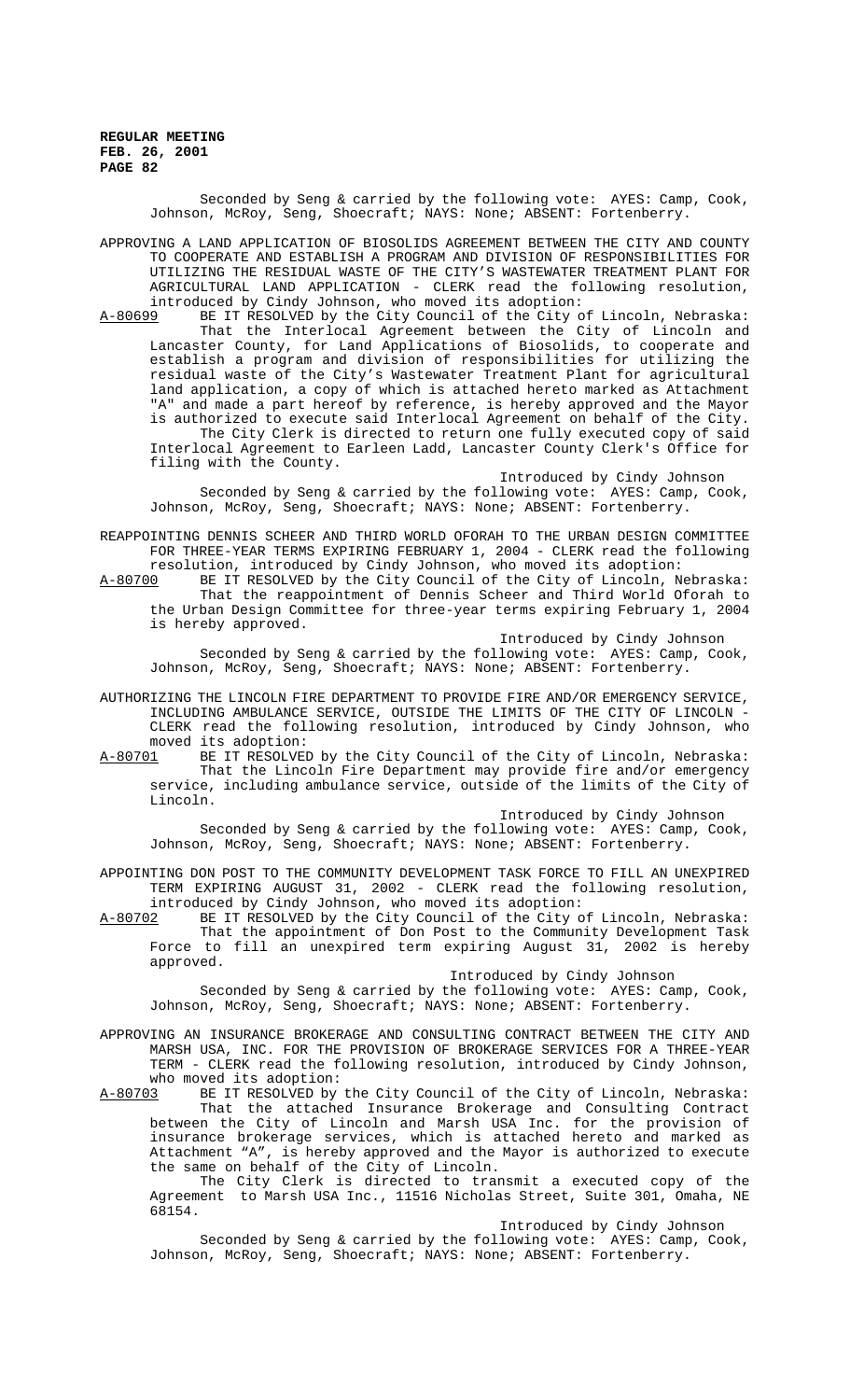APPEAL OF ARLON E. AND CORRINE D. BARTELS, DALE AND JENINE M. MEINER, DEANNA MUMGAARD, MARY MUMGAARD, DAVID WATTS, DRENNEN WATTS, M. LAIMONS IESALNIEKS, AND LARRY AND DENISE MAACK, FROM THE PLANNING COMMISSION APPROVAL OF SPECIAL PERMIT 1892 AUTHORIZING QWEST WIRELESS L.L.C. TO CONSTRUCT A 123' TALL PERSONAL WIRELESS FACILITY WITH ASSOCIATED GROUND EQUIPMENT AND A WAIVER OF THE FALL ZONE REQUIREMENT ON PROPERTY GENERALLY LOCATED AT N. 7TH STREET AND FLETCHER AVE. - PRIOR to reading:

CAMP Moved to place bill 01R-44 on Pending for two weeks. Seconded by Seng & carried by the following vote: AYES: Camp, Cook,

Johnson, McRoy, Seng, Shoecraft; NAYS: None; ABSENT: Fortenberry.

APPROVING AN INTERLOCAL AGREEMENT BETWEEN THE CITY, LANCASTER COUNTY, AND UNITED WAY OF LINCOLN FOR THE IMPLEMENTATION OF THE COMMUNITY BASED HUMAN NEEDS ASSESSMENT IN CONJUNCTION WITH THE UNIVERSITY OF NEBRASKA PUBLIC POLICY CENTER - CLERK read the following resolution, introduced by Cindy Johnson, who moved its adoption:

A-80704 BE IT RESOLVED by the City Council of the City of Lincoln, Nebraska: That the Interlocal Agreement between the City of Lincoln, the County of Lancaster, and United Way of Lincoln for the implementation of the Community Based Human Needs Assessment in conjunction with the University of Nebraska Public Policy Center, a copy of which is attached hereto marked as Attachment "A" and made a part hereof by reference, is hereby approved and the Mayor is authorized to execute said Interlocal Agreement on behalf of the City.

The City Clerk is directed to return one fully executed copy of said Interlocal Agreement to Earleen Ladd, Lancaster County Clerk's Office for filing with the County, and one copy to United Way, Suite 112, 215 S. Centennial Mall, Lincoln, NE 68508.

Introduced by Cindy Johnson

Seconded by Seng & carried by the following vote: AYES: Camp, Cook, Johnson, McRoy, Seng, Shoecraft; NAYS: None; ABSENT: Fortenberry.

SETTING IN HEARING DATE OF MARCH 12, 2001 AT 1:30 P.M. FOR APP. OF SPEAKEASY, INC. DBA SPEAKEASY FOR A CLASS C LIQUOR LICENSE AT 3233  $\frac{1}{2}$  S. 13<sup>TH</sup> ST. -CLERK read the following resolution, introduced by Cindy Johnson, who

moved its adoption:<br>A-80705 BE IT RESOLVE BE IT RESOLVED by the City Council, of the City of Lincoln, that a hearing date is hereby fixed for Mon., March 12, 2001, at 1:30 p.m. or as soon thereafter as possible in the City Council Chambers, County-City Building, 555 S. 10th St., Lincoln, NE, for the purpose of considering the App. of Speakeasy Inc. dba "Speakeasy" for a Class "C" Liquor License at 3233 1/2 S. 13th Street.

If the Police Dept. is unable to complete the investigation by said time, a new hearing date will be set.

Introduced by Cindy Johnson Seconded by Seng & carried by the following vote: AYES: Camp, Cook, Johnson, McRoy, Seng, Shoecraft; NAYS: None; ABSENT: Fortenberry.

- SETTING HEARING DATE OF MARCH 12, 2001 AT 1:30 P.M. FOR MAN. APP. OF BRENT B. SHORE FOR SPEAKEASY INC. DBA SPEAKEASY AT 3233  $\frac{1}{2}$  S. 13<sup>TH</sup> ST. - CLERK read the following resolution, introduced by Cindy Johnson, who moved its adoption:<br><u>A-80706</u> BE
- A-80706 BE IT RESOLVED by the City Council, of the City of Lincoln, that a hearing date is hereby fixed for Mon., March 12, 2001, at 1:30 p.m. or as soon thereafter as possible in the City Council Chambers, County-City Building, 555 S. 10th St., Lincoln, NE, for the purpose of considering the Man. App. of Brent B. Shore for Speakeasy Inc. dba Speakeasy at 3233 1/2 S. 13th Street.

If the Police Dept. is unable to complete the investigation by said time, a new hearing date will be set.

Introduced by Cindy Johnson Seconded by Seng & carried by the following vote: AYES: Camp, Cook, Johnson, McRoy, Seng, Shoecraft; NAYS: None; ABSENT: Fortenberry.

SETTING HEARING DATE OF MARCH 12, 2001 AT 1:30 P.M. FOR APP. OF LANCASTER COUNTY AGRICULTURAL SOCIETY INC. FOR A CLASS C LIQUOR LICENSE AT 4100 N. 84<sup>TH</sup> ST. - CLERK read the following resolution, introduced by Cindy Johnson, who moved its adoption:

A-80707 BE IT RESOLVED by the City Council, of the City of Lincoln, that a hearing date is hereby fixed for Mon., March 12, 2001, at 1:30 p.m. or as soon thereafter as possible in the City Council Chambers, County-City Building, 555 S. 10th St., Lincoln, NE, for the purpose of considering the App. of Lancaster County Agricultural Society Inc. dba "Lancaster Event Center" for a Class "C" Liquor License at 4100 N. 84th Street.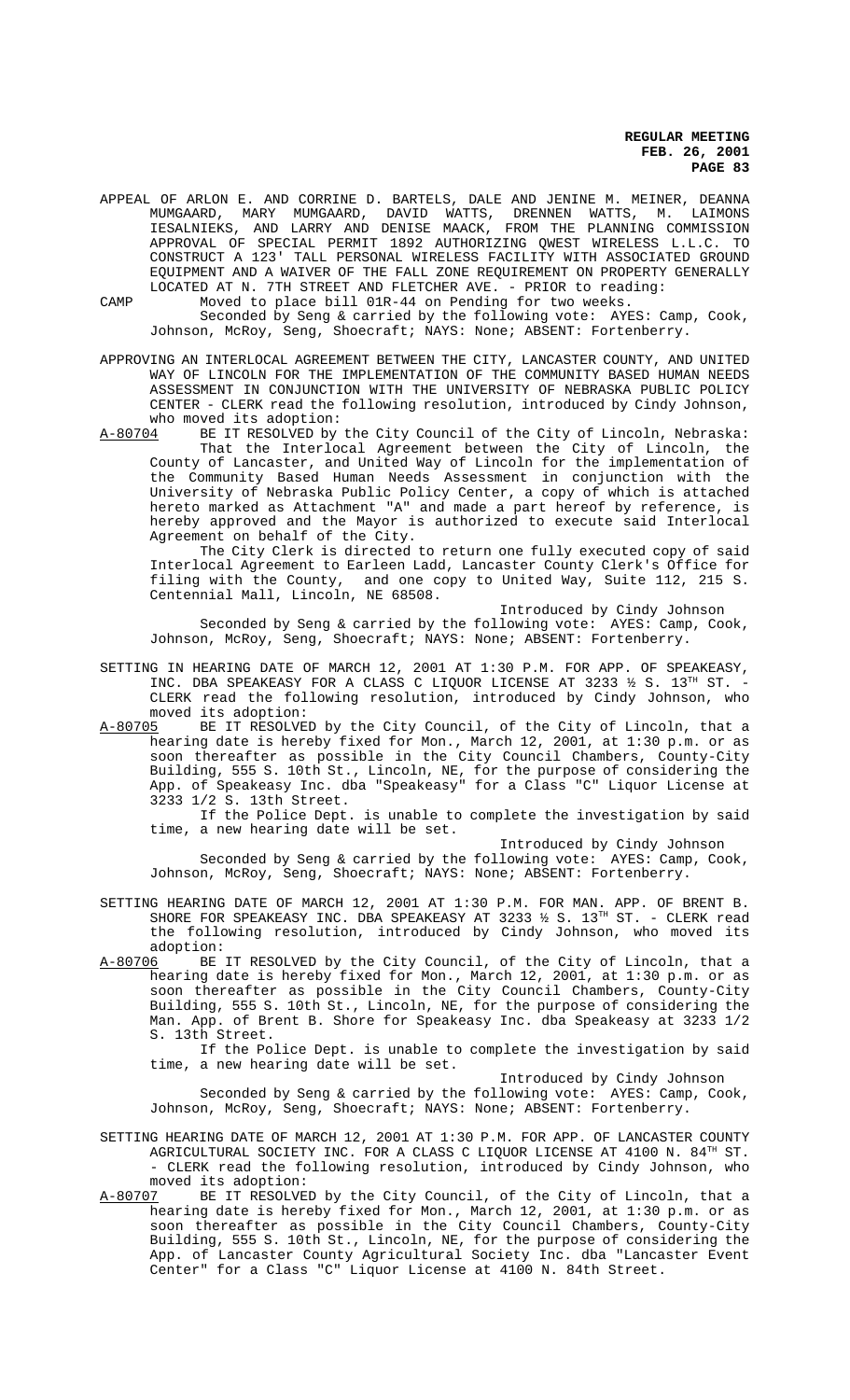> If the Police Dept. is unable to complete the investigation by said time, a new hearing date will be set.

> > Introduced by Cindy Johnson

Seconded by Seng & carried by the following vote: AYES: Camp, Cook, Johnson, McRoy, Seng, Shoecraft; NAYS: None; ABSENT: Fortenberry.

SETTING HEARING DATE OF MARCH 12, 2001 AT 1:30 P.M. FOR MAN. APP. OF LEON ERVIN MEYER FOR THE LANCASTER COUNTY AGRICULTURAL SOCIETY, INC. AT 4100 N. 84TH ST. - CLERK read the following resolution, introduced by Cindy Johnson,

who moved its adoption:<br>A-80708 BE IT RESOLVED b BE IT RESOLVED by the City Council, of the City of Lincoln that a hearing date is hereby fixed for Mon., March 12, 2001, at 1:30 p.m. or as soon thereafter as possible in the City Council Chambers, County-City Building, 555 S. 10th St., Lincoln, NE, for the purpose of considering the Man. App. of Leon Ervin Meyer for Lancaster County Agricultural Society Inc. at 4100 N. 84th Street.

If the Police Dept. in unable to complete the investigation by said time, a new hearing date will be set.

Introduced by Cindy Johnson

Seconded by Seng & carried by the following vote: AYES: Camp, Cook, Johnson, McRoy, Seng, Shoecraft; NAYS: None; ABSENT: Fortenberry.

- SETTING HEARING DATE OF MARCH 12, 2001 AT 1:30 P.M. FOR WADSWORTH OLD CHICAGO INC. DBA "OLD CHICAGO" FOR A CLASS I LIQUOR LICENSE AT 2918 PINE LAKE ROAD (SOUTH POINTE PAVILLIONS) - CLERK read the following resolution, introduced by Cindy Johnson, who moved its adoption:
- A-80709 BE IT RESOLVED by the City Council, of the City of Lincoln, that a hearing date is hereby fixed for Mon., March 12, 2001, at 1:30 p.m. or as soon thereafter as possible in the City Council Chambers, County-City Building, 555 S. 10th St., Lincoln, NE, for the purpose of considering the App. of Wadsworth Old Chicago Inc. dba "Old Chicago" for a Class "I" Liquor License at 2918 Pine Lake Road (South Pointe Pavilions).

If the Police Dept. is unable to complete the investigation by said time, a new hearing date will be set.

Introduced by Cindy Johnson

Seconded by Seng & carried by the following vote: AYES: Camp, Cook, Johnson, McRoy, Seng, Shoecraft; NAYS: None; ABSENT: Fortenberry.

- SETTING HEARING DATE OF MARCH 12, 2001 AT 1:30 P.M. FOR MAN. APP. OF JEFF LYNN DALEY FOR WADWORTH OLD CHICAGO INC. DBA "OLD CHICAGO" AT 2918 PINE LAKE ROAD (SOUTH POINTE PAVILLIONS) - CLERK read the following resolution, introduced by Cindy Johnson, who moved its adoption:
- A-80710 BE IT RESOLVED by the City Council, of the City of Lincoln, that a hearing date is hereby fixed for Mon., March 12, 2001, at 1:30 p.m. or as soon thereafter as possible in the City Council Chambers, County-City Building, 555 S. 10th St., Lincoln, NE, for the purpose of considering the Man. App. of Jeff Lynn Daley for Wadsworth Old Chicago Inc. dba "Old Chicago" at 2918 Pine Lake Road (South Pointe Pavilions),

If the Police Dept. is unable to complete the investigation by said time, a new hearing date will be set.

Introduced by Cindy Johnson

Seconded by Seng & carried by the following vote: AYES: Camp, Cook, Johnson, McRoy, Seng, Shoecraft; NAYS: None; ABSENT: Fortenberry.

#### **ORDINANCES - 1ST & 2ND READING**

DECLARING APPROXIMATELY 2.04 ACRES OF PROPERTY GENERALLY LOCATED ON THE NORTHSIDE OF PIONEERS BLVD., WEST OF RIDGEVIEW DRIVE, AS SURPLUS AND AUTHORIZING THE SALE THEREOF - PRIOR to reading:

JOHNSON Moved to place Bill # 01-14 on Pending.

Seconded by Seng & carried by the following vote: AYES: Camp, Cook, Johnson, McRoy, Seng, Shoecraft; NAYS: None; ABSENT: Fortenberry.

- CLERK Read an ordinance, introduced by Cindy Johnson, declaring a tract of City-owned property generally located on the north side of Pioneers Blvd., west of Ridgeview Drive, as surplus and authorizing the sale thereof to Talent +, the first time.
- APPROVING A TRANSFER OF APPROPRIATIONS WITHIN THE CAPITAL IMPROVEMENT PROGRAM FOR VARIOUS PARKS AND RECREATIONS DEPARTMENT PROJECTS - CLERK read an ordinance, introduced by Cindy Johnson, approving the transfer of appropriations between certain capital improvement projects within the Parks and Recreation Department, the first time.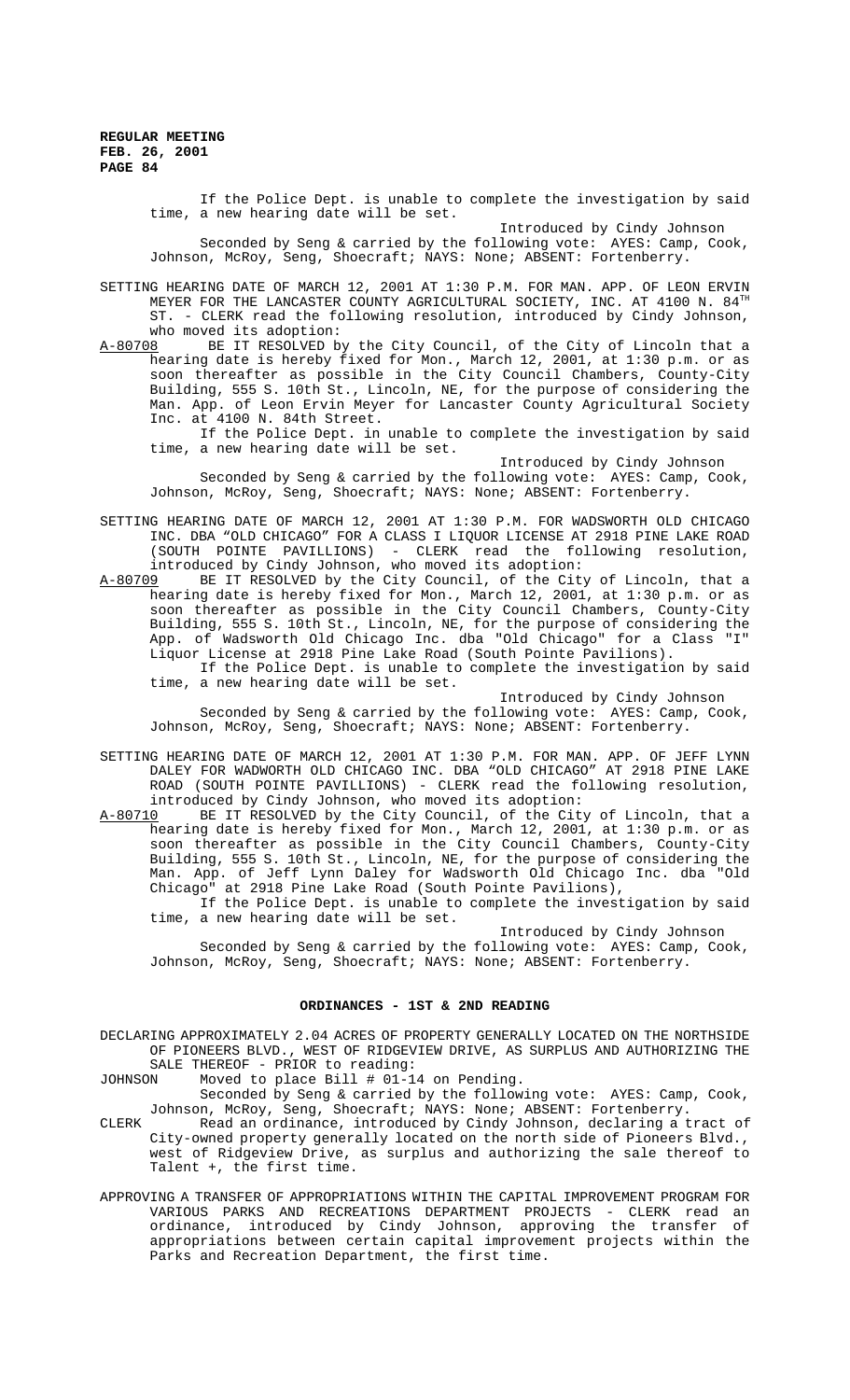- AMENDING SECTION 2.76.202 OF THE LINCOLN MUNICIPAL CODE TO ALLOW THE PERSONNEL DIRECTOR AUTHORITY TO APPROVE RETROACTIVE PAY FOR UP TO SIX MONTHS TO CORRECT THE DIFFERENCE IN PAY THE EMPLOYEE SHOULD HAVE RECEIVED - CLERK read an ordinance, introduced by Cindy Johnson, amending Chapter 2.76 of the Lincoln Municipal Code relating to the Personnel System by adding a new section numbered 2.76.202 entitled Wage Adjustment to allow the Personnel Director to compensate an employee retroactively for up to six months in order to correct the difference in pay the employee should have received for out-of-class pay, temporary promotions, project or crew leader assignments, or the reallocation of an employee to a higher pay range when such pay has been delayed or is otherwise not in accordance with contract or code provisions, the first time.
- AMENDING ORDINANCE 17705 RELATING TO THE PAY SCHEDULES OF EMPLOYEES WHOSE CLASSIFICATIONS ARE ASSIGNED TO THE PAY RANGE WHICH IS PREFIXED BY THE LETTER "A" BY CREATING THE JOB CLASSIFICATIONS OF "SYSTEMS SOFTWARE INTEGRATOR," "EMS INSERVICE EDUCATOR," "PARK PLANNER I," AND "PARK PLANNER II" - CLERK read an ordinance, introduced by Cindy Johnson, amending Section 1 of Ord. No. 17705 relating to the pay schedules of employees whose classifications are assigned to the pay range which is prefixed by the letter "A" by creating the job classifications of "Systems Software Integrator," "EMS Inservice Educator," "Park Planner I," and "Park Planner II", the first time.
- AMENDING ORDINANCE 17704 RELATING TO THE PAY SCHEDULES OF EMPLOYEES WHOSE CLASSIFICATIONS ARE ASSIGNED TO THE PAY RANGE WHICH IS PREFIXED BY THE LETTER "M" BY CREATING THE JOB CLASSIFICATIONS OF "FACILITIES MAINTENANCE COORDINATOR" AND "GOLF MANAGER" - CLERK read an ordinance, introduced by Cindy Johnson, amending Section 5 of Ordinance No. 17704 relating to the pay schedules of employees whose classifications are assigned to the pay range which is prefixed by the letter "M" by creating the job classifications of "Facilities Maintenance Coordinator" and "Golf Manager", the first time.
- CHANGE OF ZONE 3302 APPLICATION OF ROLF SHASTEEN FOR A CHANGE OF ZONE FROM R-2 RESIDENTIAL TO O-2 SUBURBAN OFFICE ON PROPERTY GENERALLY LOCATED AT 857 S. 48TH STREET, BETWEEN F AND RANDOLPH STREETS - CLERK read an ordinance, introduced by Cindy Johnson, amending the Lincoln Zoning District Maps attached to and made a part of Title 27 of the Lincoln Municipal Code, as provided by Section 27.05.020 of the Lincoln Municipal Code, by changing the boundaries of the districts established and shown thereon, the first time.
- RENAMING DOUBLE TREE BOULEVARD AS "WHISPERING WIND BOULEVARD" GENERALLY LOCATED IN THE WILDERNESS RIDGE ADDITION LOCATED SOUTH OF YANKEE HILL ROAD, WEST OFF OF S. 27TH STREET - CLERK read an ordinance, introduced by Cindy Johnson, changing the name of Double Tree Boulevard to Whispering Wind Boulevard located at the entrance into the Wilderness Ridge development off of South 27th Street, as recommended by the Street Name Committee, the first time.
- VACATING THE EAST FIVE FEET OF S. 2ND STREET FROM THE SOUTH SIDE OF F STREET TO THE NORTH SIDE OF THE ALLEY - CLERK read an ordinance, introduced by Cindy Johnson, vacating the east five feet of South 2nd Street from the south side of F Street to the north side of the alley, and retaining title thereto in the City of Lincoln, Lancaster County, Nebraska, the first time.
- AMENDING SECTION 2.76.395 TO ALLOW FOR EMPLOYEES WHOSE PAY RANGE IS PREFIXED BY THE LETTER "M" TO UTILIZE VACATION DURING THE FIRST SIX MONTHS OF EMPLOYMENT - CLERK read an ordinance, introduced by Cindy Johnson, amending Chapter 2.76 of the Lincoln Municipal Code relating to the City's personnel system by amending Section 2.76.395 to allow employees with a pay range prefixed by "M" to use vacation during the first six months of employment; and repealing Section 2.76.395 of the Lincoln Municipal Code as hitherto existing, the first time.
- VACATING H STREET FROM 6TH STREET WEST TO THE RAILROAD AND VACATED H STREET. (IN CONNECTION W/00R-328) - CLERK read an ordinance, introduced by Cindy Johnson, vacating H Street from 6th Street west to the railroad and vacated H Street, and retaining title thereto in the City of Lincoln, Lancaster County, Nebraska, the first time.

CREATING WATER DISTRICT NO. 1182 IN SAYLOR STREET FROM 57TH STREET TO 58TH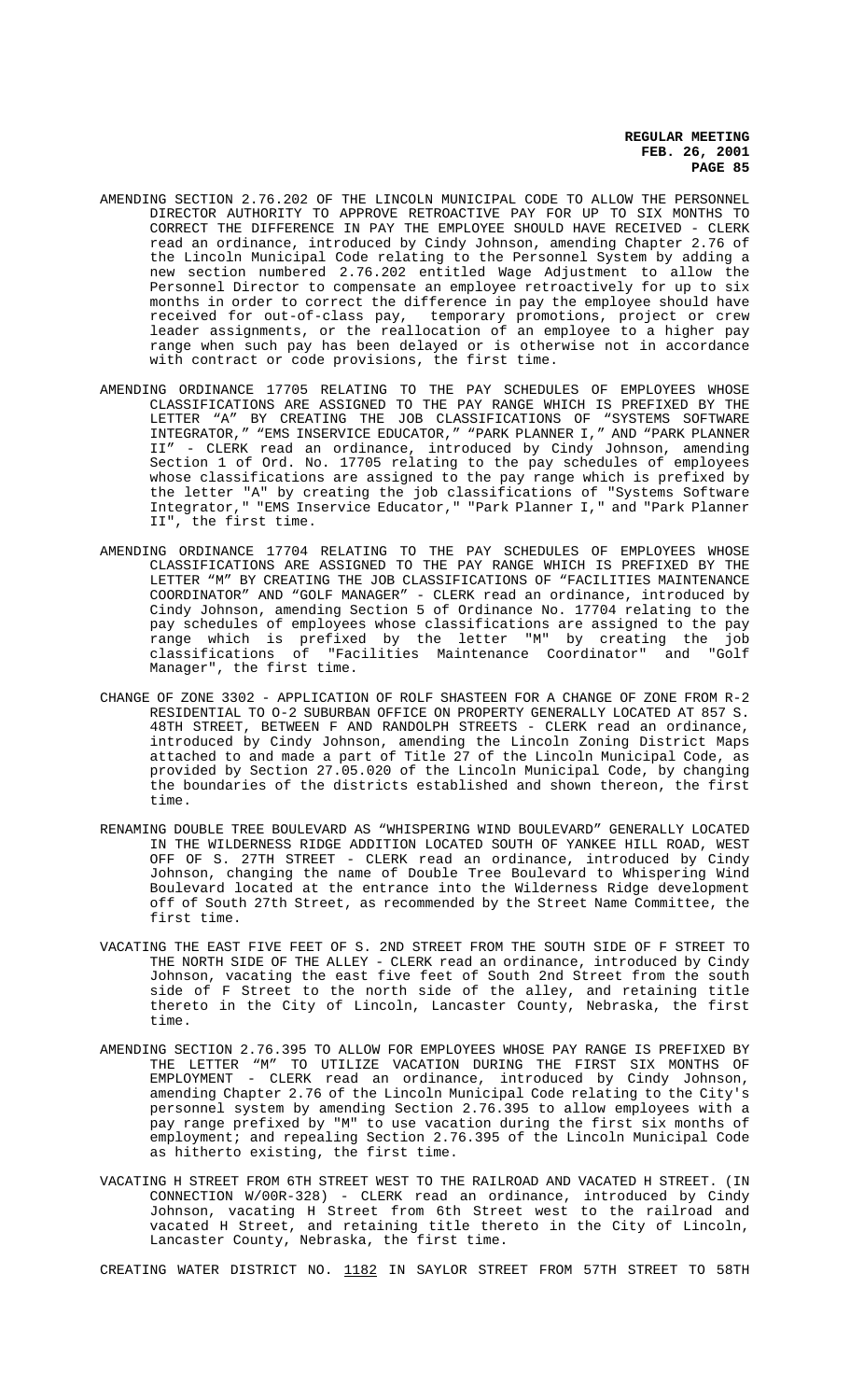STREET - CLERK read an ordinance, introduced by Jonathan Cook, creating Water District No. 1182, designating th real estate to be benefitted, providing for assessment of the costs of the improvements constructed therein, providing for the acquisition of easements and additional rightof-way, if necessary, and repealing all ordinances or parts of ordinances in conflict herewith, the second time.

#### CREATING ALLEY PAVING DISTRICT NO.360 IN THE NORTH/SOUTH ALLEY BETWEEN

WORTHINGTON AVE. AND 20TH STREET, FROM SOUTH STREET NORTH APPROXIMATELY 300 FEET - CLERK read an ordinance, introduced by Jonathan Cook, creating Alley Paving District No. 360, defining the limits thereof, establishing the width of the roadway to be paved and the width of the grading to be done, providing for the curbing, guttering, and relaying of sidewalks, providing for the payment of the cost thereof, designating the property to be benefitted, providing for the acquisition of easements and additional right-of-way, if necessary, and repealing all ordinances or parts of ordinances in conflict herewith, the second time.

- APPROVING A LEASE AGREEMENT BETWEEN THE CITY AND QWEST WIRELESS L.L.C. TO CO-LOCATE TELECOMMUNICATION ANTENNAS ON THE TOWER BEING CONSTRUCTED AT STAR CITY SHORES AT 27TH AND HIGHWAY 2 - CLERK read an ordinance, introduced by Jonathan Cook, WHEREAS the City of Lincoln, desires to lease space on a City tower at Star City Shores, generally located at South 27th and Highway 2, to Qwest Wireless, LLC, (hereinafter "Qwest") for telecommunication uses and associated ground space, the second time.
- APPROVING A LEASE AGREEMENT BETWEEN THE CITY AND QWEST WIRELESS L.L.C. TO LOCATE TELECOMMUNICATION ANTENNAS ON THE CARRIAGE PARK GARAGE AT 1128 L STREET - CLERK read an ordinance, introduced by Jonathan Cook, WHEREAS, The City of Lincoln, desires to lease space on Carriage Park Garage, generally located west of South 12 and L Streets, to Qwest Wireless, LLC, (hereinafter "Qwest") for telecommunication uses and associated ground space, the second time.
- CHANGE OF ZONE 3272 APPLICATION OF HARTLAND HOMES, INC. AND HAMPTON ENTERPRISES FOR A CHANGE FROM AG AGRICULTURAL TO R-3 RESIDENTIAL, ON PROPERTY GENERALLY LOCATED NORTH OF OLD CHENEY ROAD AND WEST OF 84TH STREET. (IN CONNECTION W/01-26, 01R-41, 01R-42, 01R-43) - CLERK read an ordinance, introduced by, Jonathan Cook, amending the Lincoln Zoning District Maps attached to and made a part of Title 27 of the Lincoln Municipal Code, as provided by Section 27.05.020 of the Lincoln Municipal Code, by changing the boundaries of the districts established and shown thereon, the second time.
- CHANGE OF ZONE 3288 AMENDING SECTION 27.63.590, TEMPORARY STORAGE OF CONSTRUCTION EQUIPMENT AND MATERIALS, TO ALLOW THE PERMIT TO BE GRANTED ON LOTS LESS THAN 10 ACRES AND TO REMOVE THE TIME LIMIT. (IN CONNECTION W/01- 25, 01R-41, 01R-42, 01R-43) - PRIOR to reading:
- SENG Moved to amend Bill No. 01-26 on page 1, line 15, after the words "minimum lot area" insert the words to seven acres.

Seconded by Johnson & carried by the following vote: AYES: Camp, Cook, Johnson, McRoy, Seng, Shoecraft; NAYS: None; ABSENT: Fortenberry. SENG Moved to amend Bill No. 01-026 on page 2, line 1, after the words

"period of time" insert the words not to exceed fifteen years, and on page 2, line 4, after the words "may request" delete the word "an" and insert in lieu thereof the word one.

- Seconded by Johnson & carried by the following vote: AYES: Camp, Cook, Johnson, McRoy, Seng, Shoecraft; NAYS: None; ABSENT: Fortenberry. CLERK Read an ordinance, introduced by Jonathan Cook, Change of Zone 3288 - Amending Section 27.63.590, Temporary Storage of Construction Equipment and Materials, to allow the permit to be granted on lots less than 10 acres and to remove the time limit, the second time.
- ADOPTING THE SUPPLEMENTS TO THE LINCOLN MUNICIPAL CODE DATED JUNE, 1999; DECEMBER, 1999; JUNE, 2000; AND DECEMBER 2000, AS PART OF THE OFFICIAL LINCOLN MUNICIPAL CODE - CLERK read an ordinance, introduced by Jonathan Cook, adopting the supplements to the Lincoln Municipal Code dated June, 1999; December, 1999; June, 2000; and December 2000 as part of the official Lincoln Municipal Code, the second time.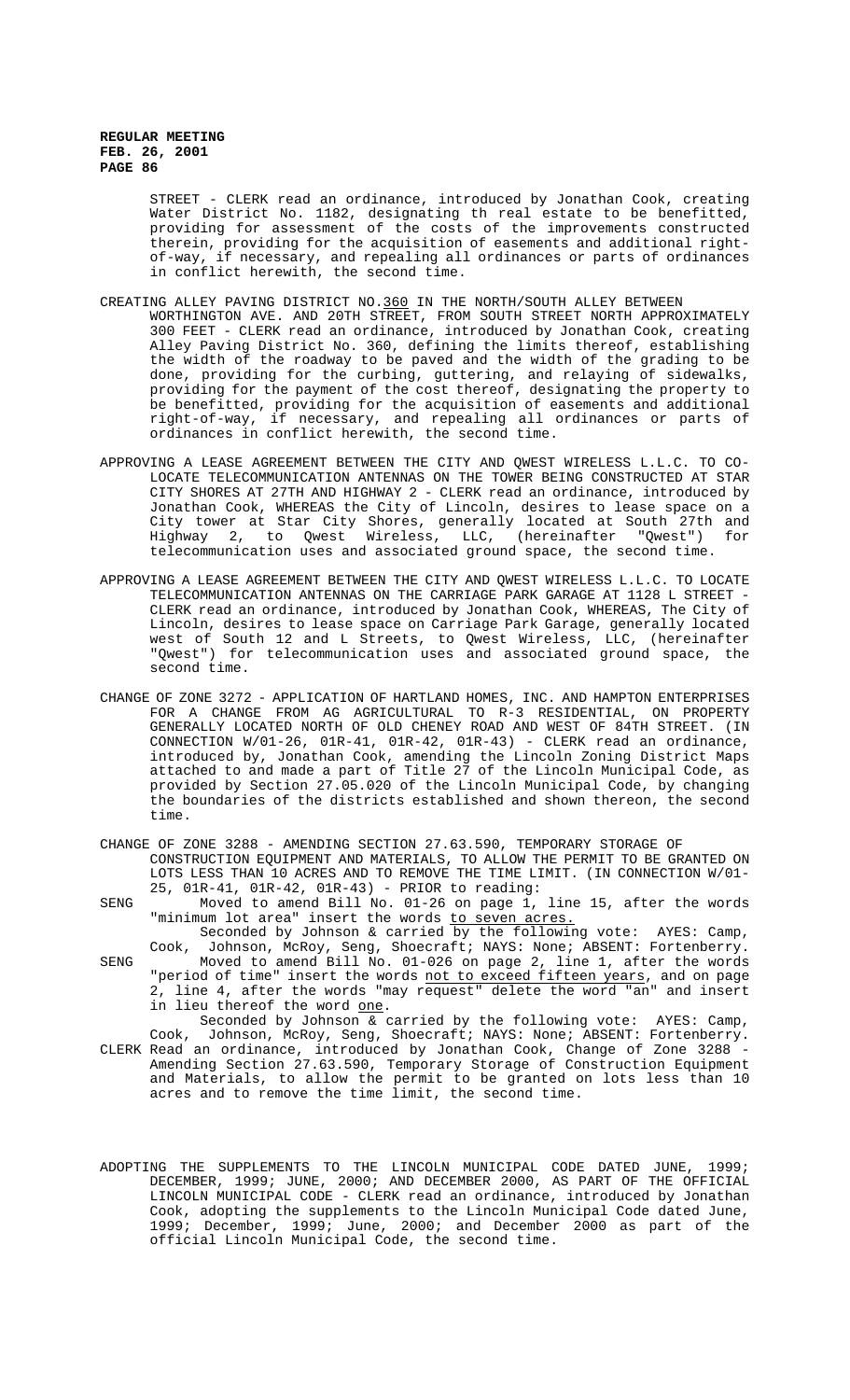#### **MISCELLANEOUS BUSINESS**

**PENDING LIST -** 

CHANGE OF ZONE 2912 - APP. OF DON FAUTH FOR A CHANGE FROM AG TO AGR ON PROPERTY GENERALLY LOCATED ½ MI. WEST OF CODDINGTON AT SW 27TH ST. & OLD CHENEY RD. - CLERK requested to remove Bill No. 95-128 from Pending & Withdraw request.<br>JOHNSON So

So moved. Seconded by Camp & carried by the following vote: AYES: Camp, Cook, Johnson, McRoy, Seng, Shoecraft; NAYS: None; ABSENT: Fortenberry.

- The ordinance, having been **WITHDRAWN**, was assigned File **#38-4353**, & placed on file in the Office of the City Clerk.
- CHANGE OF ZONE 3076 APP. OF DUSTROL, INC. FOR A CHANGE FROM AG AGRICUL-TURAL TO H-4 GENERAL COMMERCIAL ON PROPERTY GENERALLY LOCATED ON THE SOUTH SIDE OF ARBOR RD., WEST OF N. 56TH ST. - CLERK request to remove Bill No. 97- 142 from Pending & Withdraw request.
- CAMP So moved.
- Seconded by Johnson & carried by the following vote: AYES: Camp, Cook, Johnson, McRoy, Seng, Shoecraft; NAYS: None; ABSENT: Fortenberry. The ordinance, having been **WITHDRAWN**, was assigned File **#38-4354**, & placed on file in the Office of the City Clerk.
- CHANGE OF ZONE 3196 APP. OF THE INTERIM PLANNING DIRECTOR FOR A CHANGE FROM B-1 LOCAL BUSINESS & R-3 RESIDENTIAL TO B-2 PLANNED NEIGHBORHOOD BUSINESS & FROM R-3 RESIDENTIAL TO AGR AGRICULTURAL RESIDENTIAL, ON PROPERTY GENERALLY LOCATED AT S. CODDINGTON AVE. & W. VAN DORN ST. (IN CONNECTION  $W/00-67$ );
- CHANGE OF ZONE 3247 APP. OF THE INTERIM PLANNING DIRECTOR FOR A CHANGE FROM AGR AGRICULTURAL RESIDENTIAL & R-3 RESIDENTIAL TO B-2 PLANNED NEIGH-BORHOOD BUSINESS, ON PROPERTY GENERALLY LOCATED ON THE SOUTHWEST CORNER OF S. CODDINGTON AVE. & W. VAN DORN ST. (IN CONNECTION W/00-65) - CLERK requested to removed from Pending for Action on 3/05/01.
- CAMP So moved. Seconded by Johnson & carried by the following vote: AYES: Camp, Cook, Johnson, McRoy, Seng, Shoecraft; NAYS: None; ABSENT: Fortenberry.
- CHANGE OF ZONE 3245 APP. OF MANETTE KIDNEY FOR A CHANGE FROM AG AGRI-CULTURAL TO O-2 SUBURBAN OFFICE ON PROPERTY GENERALLY LOCATED AT S. 84TH ST. & OLD CHENEY RD. - CLERK requested to indefinitely postpone Bill No. 00R-182. SENG So moved.
- CHANGE OF ZONE 3206 APP. OF REALTY TRUST GROUP FOR A CHANGE FROM AGR
	- AGRICULTURAL RESIDENTIAL TO B-1 LOCAL BUSINESS DIST. ON PROPERTY GENERALLY LOCATED AT S. 70TH ST. & PINE LAKE RD.;
- ORD. 17727 CHANGE OF ZONE 3207 APP. OF REALTY TRUST GROUP FOR A CHANGE FROM AG AGRICULTURAL TO B-2 PLANNED NEIGHBORHOOD BUSINESS DIST. ON PRO-PERTY GENERALLY LOCATED AT S. 84TH ST. & OLD CHENEY RD. - CLERK requested to indefinitely postpone Bill No. 00-159 & 00-160.
- COOK So moved. Seconded by McRoy & LOST by the following vote: AYES: Cook; NAYS: Cook, Johnson, McRoy, Seng, Shoecraft; ABSENT: Fortenberry.
- APPROVING A CONSERVATION EASEMENT AGRMT. BETWEEN THE CITY & TMCO INVESTMENTS TO PRESERVE THE FLOOD STORAGE CAPACITY IN AN AREA GENERALLY LOCATED AT 6TH & H STS. (IN CONNECTION W/01-36)- CLERK requested to removed Bill No. 00R-328 from Pending for Public Hearing on 3/05/01.
- SENG So moved. Seconded by Johnson & carried by the following vote: AYES: Camp, Cook, Johnson, McRoy, Seng, Shoecraft; NAYS: None; ABSENT: Fortenberry.
- COOK Moved to extend the Pending List for 1 week. Seconded by Seng & carried by the following vote: AYES: Camp, Cook, Johnson, McRoy, Seng, Shoecraft; NAYS: None; ABSENT: Fortenberry.

#### **UPCOMING RESOLUTIONS -**

COOK Moved to approve the resolutions to have Public Hearing on March 5, 2001.

Seconded by Seng & carried by the following vote: AYES: Camp, Cook, Johnson, McRoy, Seng, Shoecraft; NAYS: None; ABSENT: Fortenberry.